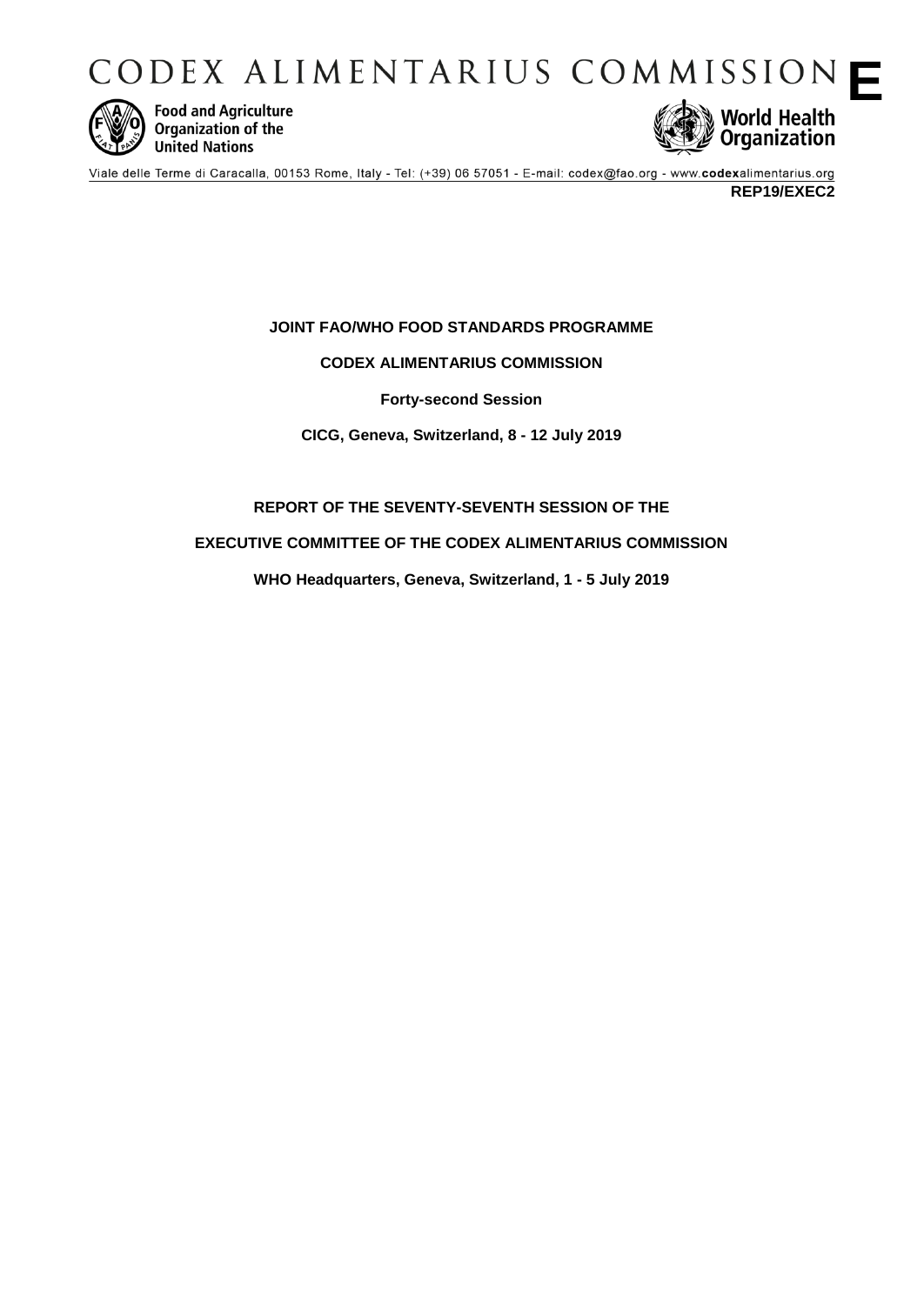# **TABLE OF CONTENTS**

| Report of the Seventy-seventh Session of the Executive Committee of the<br><b>Codex Alimentarius Commission</b>         | page 1         |
|-------------------------------------------------------------------------------------------------------------------------|----------------|
|                                                                                                                         | Paragraph(s)   |
| Introduction                                                                                                            | 1              |
| Adoption of the Agenda (Agenda item 1)                                                                                  | $\overline{2}$ |
| Critical Review (Agenda item 2)                                                                                         | 3              |
| Codex Strategic Plan 2020-2025 (Agenda item 3)                                                                          | 35             |
| Strategic Plan 2014-2019: Implementation Status (Agenda item 4)                                                         | 64             |
| Regular Review of Codex Work Management 2018-2019: Critical Review Process<br>(Agenda item 5.1)                         | 71             |
| Follow-up to Regular Review of Codex Work Management 2017-2018: Periodic<br>Review Of Codex Standards (Agenda item 5.2) | 72             |
| Follow-Up to Regular Review Of Codex Work Management 2017-2018: Use of<br>References in Codex Texts (Agenda item 5.3)   | 73             |
| Follow-up to Regular Review of Codex Work Management 2017-2018: Resource<br>Implications (Agenda item 5.4)              | 74             |
| Regular Review of Codex Work Management: 2019-2020 Theme (Agenda item 5.5)                                              | 75             |
| History and Implications of The Fourth Paragraph of the Statements Of Principle<br>(Agenda item 6)                      | 76             |
| Codex Budgetary and Financial Matters (Agenda item 7)                                                                   | 87             |
| FAO/WHO Scientific Support To Codex: Activities, Budgetary and Financial Matters<br>(Agenda item 8)                     | 88             |
| Matters Arising from FAO and WHO (Agenda item 9)                                                                        | 89             |
| Applications From International Non-Governmental Organizations for Observer<br>Status in Codex (Agenda item 10)         | 90             |
| Organization of CAC42: Report on Changes Made to Improve Efficiency and<br>Effectiveness of the CAC (Agenda item 11)    | 93             |
| Any Other Business                                                                                                      | 94             |

# **APPENDICES**

*Page (s)*

| Appendix I:  | List of Participants                                                                             | 13 |
|--------------|--------------------------------------------------------------------------------------------------|----|
| Appendix II: | Codex Strategic Plan 2020 - 2025: Revised Draft                                                  | 26 |
|              | <b>Appendix III:</b> Terms of Reference for the Third Strategic Planning Sub-Committee of CCEXEC | 33 |
|              | Appendix IV: Terms of Reference for Sub-Committee of CCEXEC on Application of                    | 34 |
|              | The Statements of Principle Concerning the Role of Science                                       |    |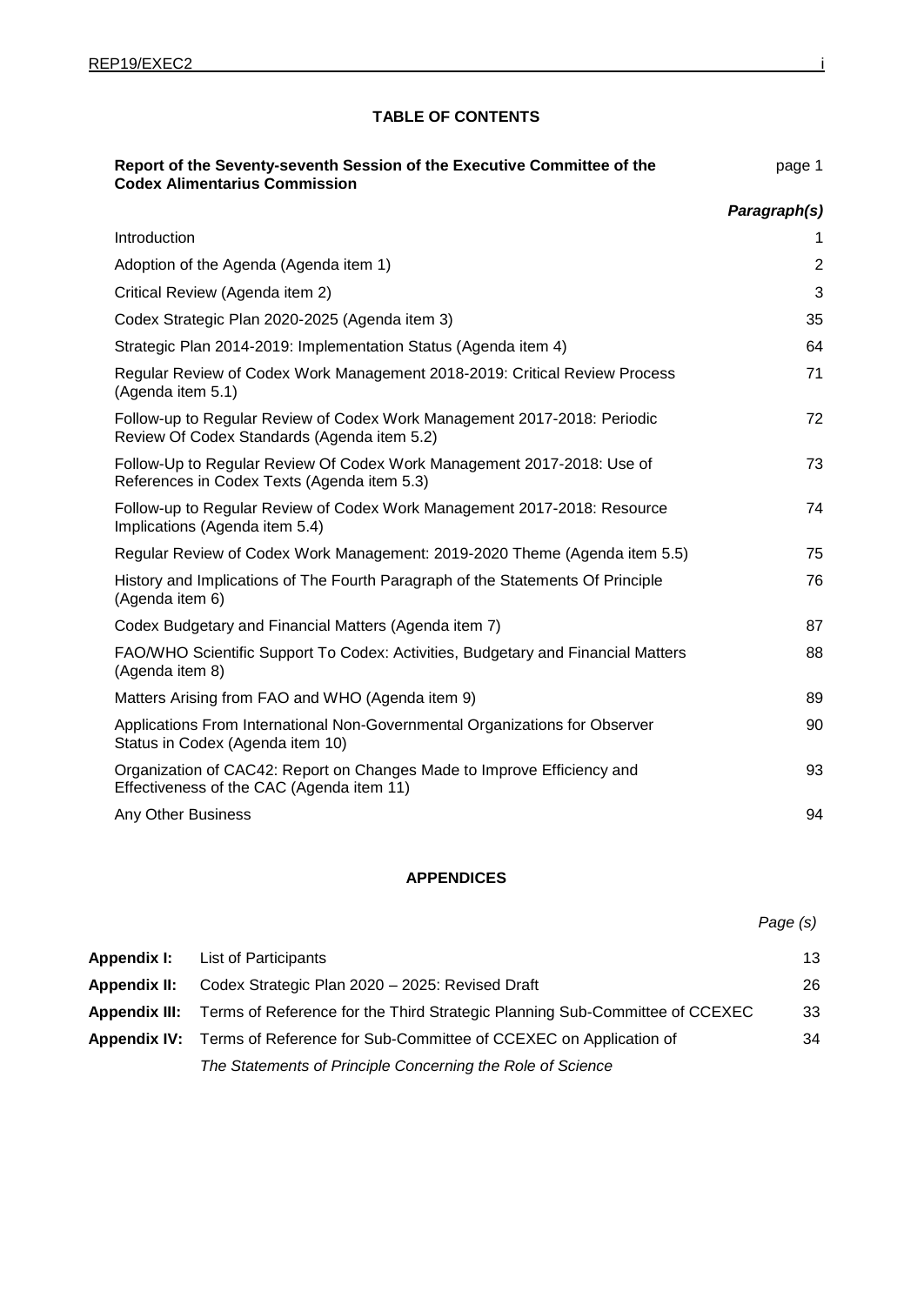# **INTRODUCTION**

1. The Executive Committee of the Codex Alimentarius Commission held its Seventy-Seventh Session (CCEXEC77) at the Headquarters of the World Health Organization (WHO), in Geneva, Switzerland, from 1 to 5 July 2019. The Chairperson of the Commission, Guilherme da Costa Junior (Brazil), opened the session. The Director of the Department of Food Safety and Zoonoses of the World Health Organization (WHO), Kazuaki Miyagishima and the Acting Head of the Food Safety and Quality Unit of FAO, Markus Lipp welcomed the participants on behalf of the parent organizations.

# **ADOPTION OF THE AGENDA (Agenda item 1)<sup>1</sup>**

- 2. CCEXEC77 adopted the provisional agenda with the addition, under item 12, Any other business, of:
	- i. Proposal for a new standing agenda item called: *Matters arising from the Critical Review* (proposed by the Member for Europe)

# **CRITICAL REVIEW (Agenda item 2)<sup>2</sup>**

- 3. CCEXEC77 acknowledged the improvement to the documentation supporting the critical review work and thoroughly discussed the content presented to them committee by committee.
- 4. CCEXEC77 noted that overall due processes were followed and recommended that the Forty-Second Session of the Codex Alimentarius Commission (CAC42):
	- i. consider for adoption all the texts as proposed by the respective committees, except as noted below, and take note of those on which it made specific comments and recommendations below;
	- ii. revoke all texts proposed for revocation;
	- iii. discontinue all work as proposed for discontinuation;
	- iv. approve all items proposed as new work;
	- v. agree to all proposed amendments to Codex texts; and
	- vi. agree to the extension of timelines where requested and, where no timeline had been provided, to request the relevant committee to provide one.
- 5. CCEXEC77 furthermore made the specific comments and recommendations below:

Committee on Food Import and Export Inspection and Certification Systems (CCFICS)

- 6. While recommending to CAC42 to adopt the proposed draft principles and guidelines for the assessment and use of voluntary third-party assurance (VTPA) programmes at Step 5, concerns were expressed from one region whether such a programme could not undermine government food control. It was noted that such concerns had been discussed and addressed in CCFICS.
- 7. CCEXEC77 highlighted the importance of the ongoing discussions in CCFICS potential new work on food fraud and noted the need to expedite discussions with a view to advance this potential work, which currently remains at the level of a discussion paper on a gap analysis. CCEXEC77 noted that in addition to the United States of America as chairperson and Iran and the EU as co-chairpersons, China will also be a co-chairperson of the electronic working group (EWG) on Food Fraud.
- 8. CCEXEC77 noted that use of webinar technology had been piloted by CCFICS to increase participation in Codex work and that the effectiveness of such work modalities would have to be evaluated.

### Committee on Nutrition and Foods for Special Dietary Uses (CCNFSDU)

9. CCEXEC77 recommended to CAC42 to adopt the draft scope, description and labelling for follow-up formula for older infants (Section A) of the proposed revised *Standard for Follow-up Formula (CX 156-1987)* at Step 5 as endorsed and amended by CCFL noting in particular that the part on restriction of cross-promotion had not been endorsed by CCFL and required further discussion in CCNFSDU. CCEXEC77 further noted that the work on follow-up formula presently has a target date of 2019 and CCNFSDU is encouraged to complete this work in 2019 or to establish a more realistic target date.

<sup>1</sup> CX/EXEC 19/77/1 Rev.1

<sup>2</sup> CX/EXEC 19/77/2 Rev.1 and CX/EXEC 19/77/2 Add. 1 – Rev.1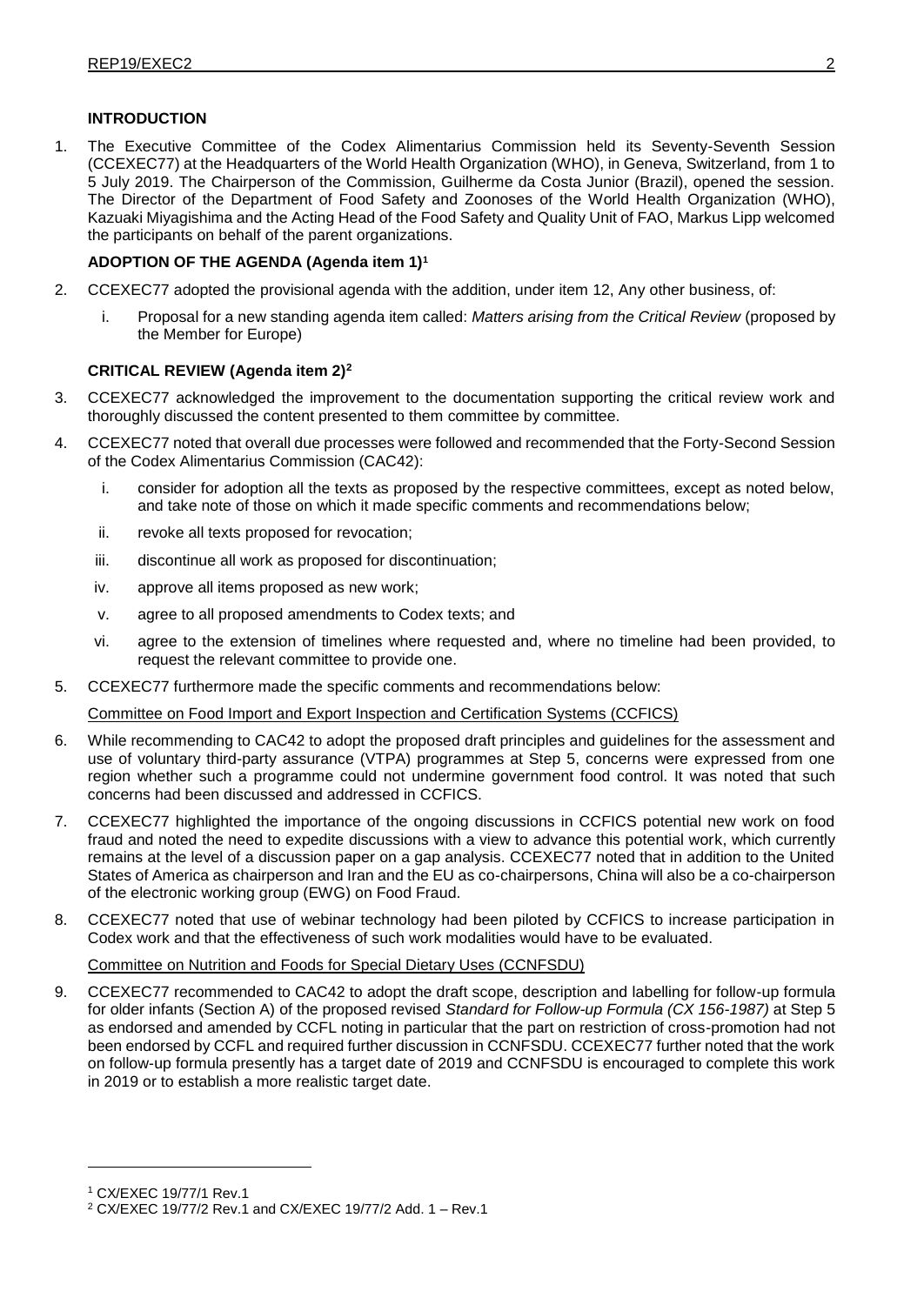- 10. CCEXEC77, while noting that the work on biofortification had been on the agenda for several years and that CCFL saw no need for a definition for biofortification related to food labeling, requested CCNFSDU to clarify how a definition would be useful in the context of Codex work and to consider discontinuation of this work if no use was identified.
- 11. CCEXEC77 recalled and reaffirmed the advice given by CCEXEC75<sup>3</sup> regarding use of references to WHO/WHA documents.

Committee on Spices and Culinary Herbs (CCSCH)

- 12. CCEXEC77 noted and welcomed the ongoing work on developing and/or updating a template for group standards, which eventually will accelerate the work of CCSCH.
- 13. CCEXEC77 recommended that CAC42 adopt the Proposed Draft Standard for Dried or Dehydrated Garlic at Step 5/8 on the understanding that it will only be published after the endorsement of the three outstanding labelling provisions by CCFL. It was clarified that methods are not an integral part of a standard and therefore the proposed standard could be adopted and published despite the lack of CCMAS endorsement of provisions for testing.

### Committee on General Principles (CCGP)

14. CCEXEC77 welcomed the resumption of CCGP and noted the ongoing important work on the guidance for committees working by correspondence.

# Committee on Food Additives (CCFA)

- 15. CCEXEC77 recommended that CAC42 adopt the Proposed Draft Specifications for the Identity and Purity of Food Additives including the Erratum in CX/EXEC 19/77/2 Rev.1 Appendix 7, section 4.1.
- 16. CCEXEC77 commended CCFA and the respective EWGs on finding solutions and reaching consensus regarding the replacement notes to Note 161 and the revisions to some provisions for sweeteners.
- 17. In response to an intervention on a possible reference to OIV in the *General Standard on Food Additives (CXS 192-1995)* as well as possible reopening of the discussion regarding additives used in wine, the Codex Secretariat clarified that:
	- i. this matter was considered at CCFA49, but no consensus was reached;
	- ii. the draft and proposed draft provisions for wine had continued being held at Step 7 and 4, respectively; and
	- iii. Members could reopen the discussion at CCFA and make proposals on how to advance work on these provisions.
- 18. CCEXEC77 noted that Iran will be a co-chair for the EWG on the International Numbering System (INS).

### Committee on Pesticide Residues (CCPR)

- 19. CCEXEC77 congratulated CCPR in advancing the work on maximum residue limits based on risk assessment from JMPR for adoption in a timely manner.
- 20. CCEXEC77 called upon CCPR and CCRVDF to collaborate and synchronize work on issues of common interest to both committees to the extent possible to facilitate the establishment of maximum residue limits (MRLs) for pesticides / veterinary drugs for compounds with dual uses.

# Committee on Methods of Analyses and Sampling (CCMAS)

21. CCEXEC77 encouraged CCMAS to liaise with other committees regarding methods of analysis/performance criteria and sampling and the use of the *General Standard on Methods of Analysis and Sampling (CXS 234 – 1999)* as the single reference point for methods of analysis/performance criteria and sampling as much as possible.

### Task Force on Antimicrobial Resistance (TFAMR)

- 22. CCEXEC77 encouraged TFAMR to find consensus and advance the work in the step procedure to finalize within the given timeframe.
- 23. CCEXEC77 further noted that TFAMR will need to use four sessions to complete its work (possible adoption at CAC44 in 2021).

<sup>3</sup> REP18/EXEC2-Rev.1, para 14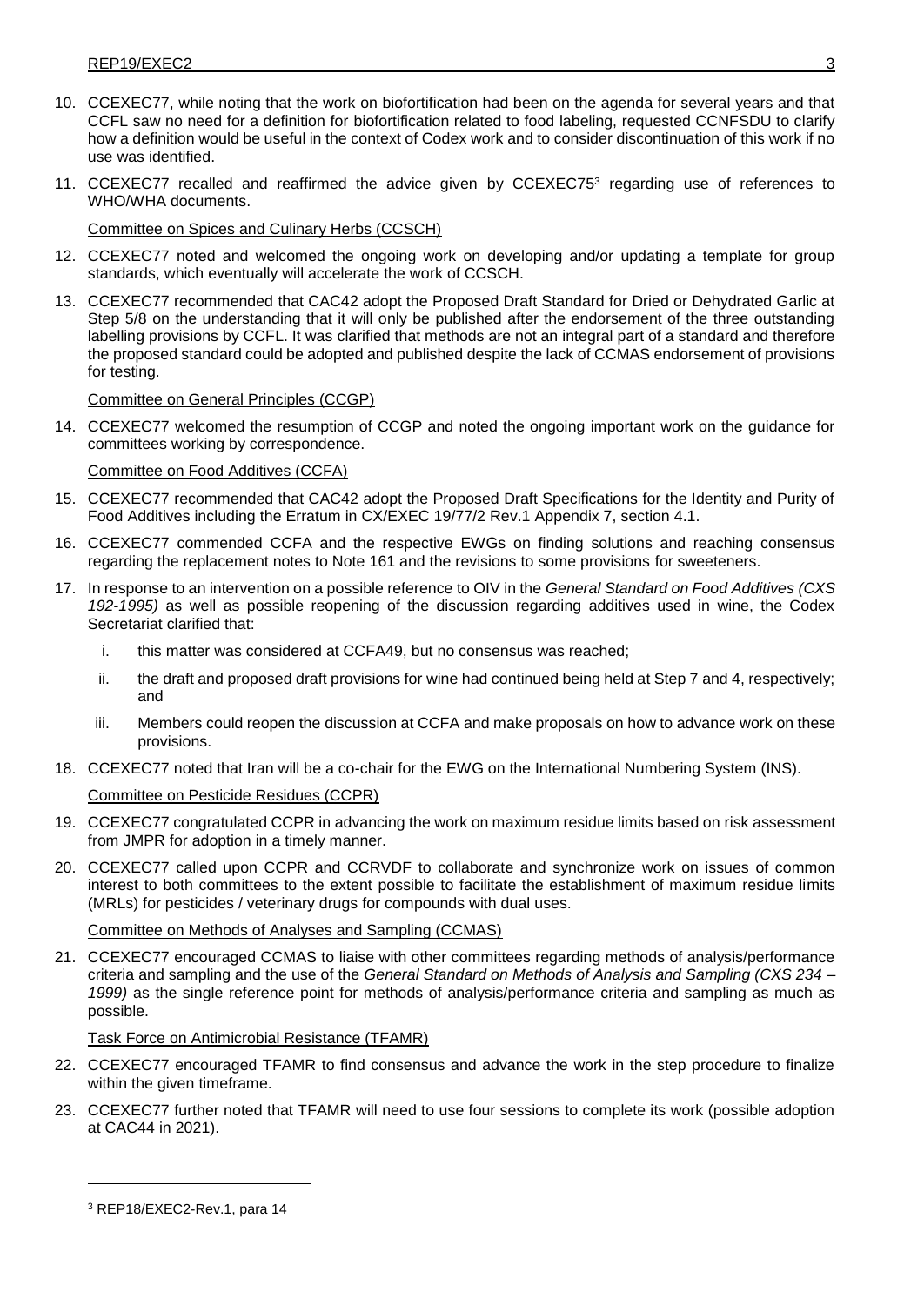24. It was emphasized that the work is in response to an urgent public health topic and with links to ongoing work of high priority at the international level.

Committee on Cereals, Pulses, and Legumes (CCCPL)

- 25. The Secretariat clarified that the *St*andard *for Quinoa* except for the provisions for moisture content and grain size had been adopted at Step 8 by CAC41 (2018), subject to endorsement of the labelling provisions by CCFL45. CCFL45 (May 2019) had endorsed the labelling provisions. The Secretariat had postponed publication of the standard to after CAC42 in case the pending discussions could be concluded.
- 26. Noting that the standard development process had been duly followed and noting the conclusions of CCCPL, CCEXEC77 recommended that CAC42 adopt the section on moisture content (section 3.2.1) and delete the section on grain size (section 3.2.7).
- 27. CCEXEC77, noting that a sentence related to the acceptance procedure appears in many CCCPL standards (including the *Standard for Quinoa*), also recommended that CAC42 agree to delete this sentence from all pertinent CCCPL standards<sup>4</sup>.
- 28. CCEXEC77 noted that CCCPL would be adjourned *sine die* upon completion of the current work. Committee on Processed Fruits and Vegetables (CCPFV)
- 29. CCEXEC77 recommended that CAC42 agree with the proposals of the CCPFV Chairperson that:
	- i. CCPFV continue its work by correspondence;
	- ii. based on the progress of the work of CCPFV, the need for a physical meeting in 2020 would be assessed.
- 30. CCEXEC77 noted an opinion that, in view of the number of EWGs, it would be necessary to convene the physical meeting in the first half of 2020. CCEXEC77 also noted that participation in some EWGs had been relatively low, and expressed the hope that participation in the full committee by correspondence could increase and allow progression of standards.
- 31. CCEXEC77 noted the interest in activating the work on cashew kernels and that members were encouraged to participate in the work of CCPFV and this could be further discussed in the upcoming FAO/WHO Coordinating Committees (RCCs).

### Committee on Sugars (CCS)

32. CCEXEC77, noting that the timeline for completion of the work on the development of a Standard for Non-Centrifuged Dehydrated Sugar Cane Juice had been postponed several times and no progress had been made, reiterated the conclusion of CCEXEC75 to recommend discontinuation of the work. CAC42 could consider future work in this area should there be sufficient interest on the part of members and a new work proposal presented.

### Cross-cutting matters arising from the Critical Review

- 33. CCEXEC77 noted the following cross-cutting issues that arose from the Critical Review discussions:
	- i. Use of the Critical Review documents (including comments from Chairpersons) to identify cross-cutting issues where discussion by the CCEXEC might add particular value.
	- ii. Further exploration of the use of webinar technologies by physical working groups of subsidiary bodies.
	- iii. A possible proposal for an amendment to the format for commodity standards to include a section on traceability. This is relevant to the CCFICS work on food fraud.
	- iv. Planning of sequencing and frequency of meetings of Codex subsidiary bodies, particularly in respect of the committees not meeting annually and where the committees collaborate on matters of common interest to expedite the process of standard setting.
	- v. Discussion of use of different definitions for the same terms in different Codex subsidiary bodies.
- 34. CCEXEC77 requested the Secretariat to prepare a discussion paper on the issue identified in paragraph 33 iv.

<sup>4</sup> CX/CAC 19/42/10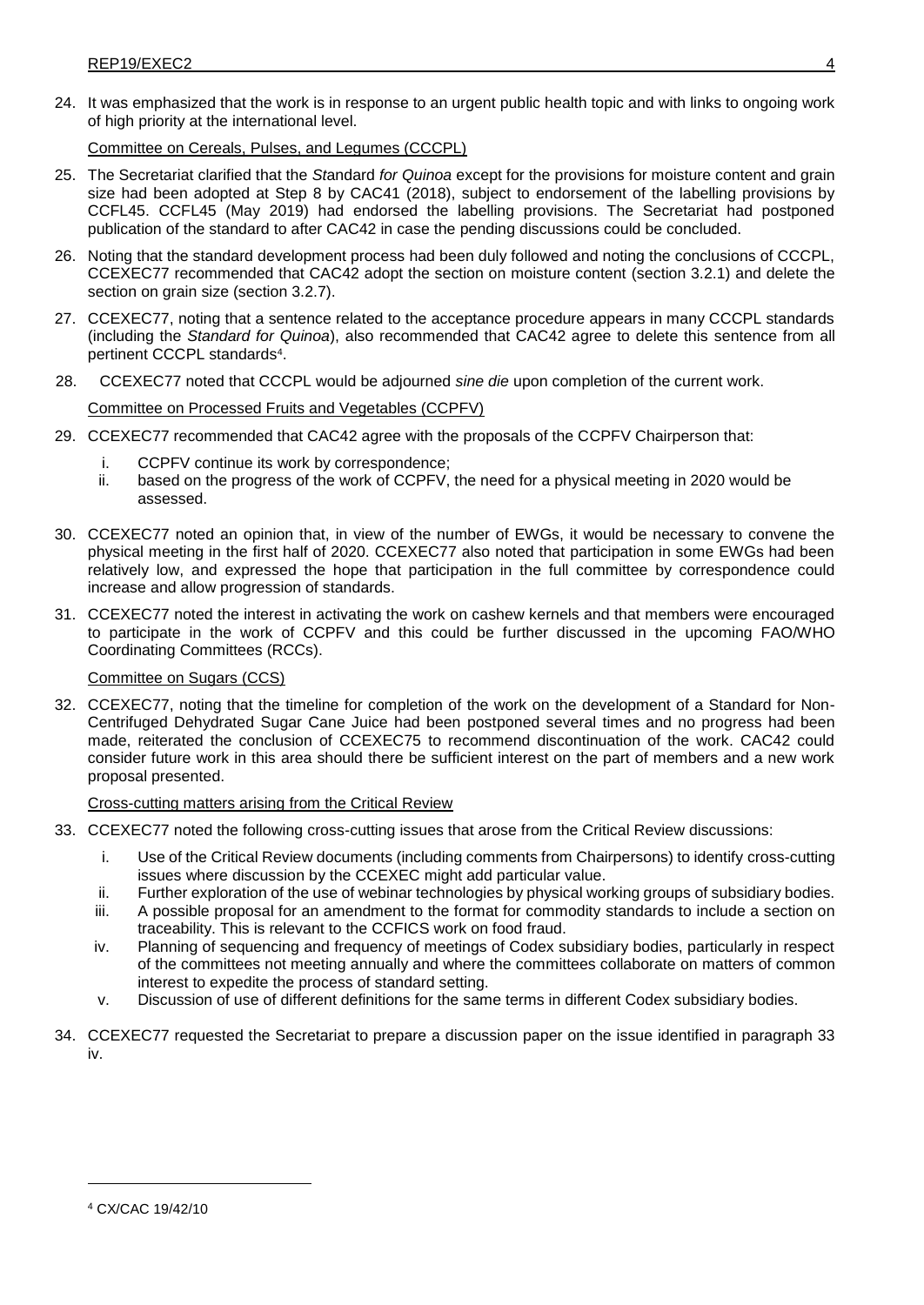# **CODEX STRATEGIC PLAN 2020-2025 (Agenda item 3)<sup>5</sup>**

- 35. CCEXEC77 acknowledged and appreciated the work undertaken by the sub-committee in developing the revised Strategic Plan 2020-2025 and, noting the outcome of the physical meeting of the sub-committee<sup>6</sup> that was convened immediately prior to the session, agreed to focus their discussions on the text in square brackets. Reiterating the importance of transparency, CCEXEC77 agreed that in revising the text, they would strive to keep it as simple and clear as possible, to facilitate communication of the strategic plan, and to record the rationale for their decisions.
- 36. CCEXEC77 made the following amendments and observations, as described in paras. 37-60 below:

Title

37. Agreed that the title read "Codex Strategic Plan 2020-2025" for consistency with the current and previous strategic plans.

Introduction

- *38. Paragraph 1.3:* Agreed to revert to the language of the current strategic plan, indicating Codex as a "risk manager", and deleted "risk management" as a descriptor of Codex standards, to avoid confusion over the nature of Codex standards; and to delete reference to standards being "used as non-legislative standards" in order to simplify the text and not limit the way standards may be used in food trade*.*
- 39. *Paragraph 1.6:* Revised the text at the end of bullet 2 to read "…fair practices in the food trade" for consistency with the mandate of Codex.

# Drivers of change

*Paragraph 2.3:*

- 40. Deleted "the effects of shifting populations*"* due to the lack of clarity on the relationship to food safety and quality.
- 41. Retained "water scarcity" as there was a clear linkage to food safety and its inclusion had been specifically requested by one region, but decoupled it from "climate change" to avoid an overly narrow interpretation of the concept.
- 42. Noted the following opinions regarding the continued inclusion of "consumer concerns" as an example of the drivers of change that may introduce new opportunities and challenges:
	- That this concept is very broad, could suggest consideration of issues beyond the mandate of Codex, and lead to expectations that standards be developed due to perception rather than evidence;
	- That the concept could be clarified in terms of the types of consumer concerns that were relevant to Codex; and
	- That the text be retained as the purpose of Codex standards is to protect consumers; it was included in the current Strategic plan (2014-2019) and no specific concerns had been raised and that further clarity on the importance of the inclusion of consumer concerns was provided in the Codex Strategic Framework 2003-2007<sup>7</sup> ; and in recognition of the range of opinions expressed, agreed to include the words 'related to food safety and quality' immediately after consumer concerns.

### Codex Vision Statement

43. Noted that a vision statement should be inspirational, clear and memorable, with an outward focus on deliverables and avoid appearing as self-serving and, accordingly, agreed to return to the original text proposed by the sub-committee in CL 2019/21, recognizing the importance of communicating this rationale to the Codex membership.

### Codex Mission Statement

44. Agreed to reflect the importance of science in the statement, noting that science is a broad concept that encompasses many disciplines and is fundamental to Codex work; and encouraged Members to read the vision and mission together.

<sup>5</sup> CX/CAC 19/42/12

<sup>6</sup> CRD1

<sup>7</sup> ALINORM 01/41, Appendix II, para 17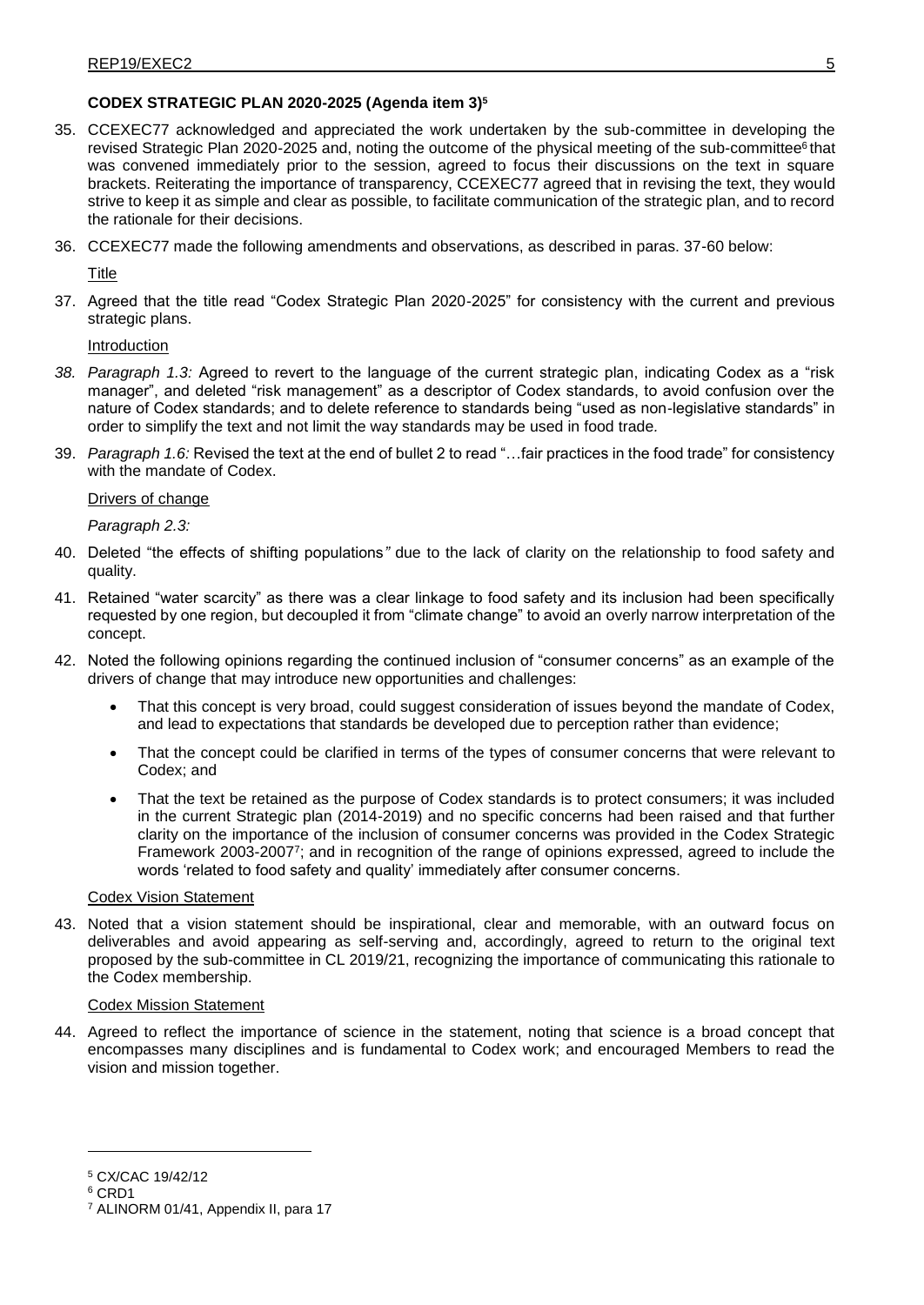### Core values

- 45. Agreed to delete the text and footnote in square brackets; noted the proposals to include science-based as a core value and to modify consensus-building to consensus. However, considering that there was no agreement to modify them, concluded to retain the core values unchanged; and further noted that the current core values were also already agreed in the Strategic Plan 2014-2019, that science-based was now captured in the mission statement and consensus- was captured in the Procedural Manual (PM) (footnote to Rule II and rule XII point 2).
- 46. Agreed to retain paragraph 4.2 as originally written and delete the additional proposed text in square brackets; and to move this paragraph to the introductory section immediately after para 1.3, noting that it was not directly related to the core values but rather the overall content of the document.

### Goals and objectives

- 47. *Goal 1:* For the purpose of simplicity and clarity agreed to delete all the proposed text in square brackets but, noting the importance of timeliness of standard setting, as commented by the Committee in undertaking the Critical Review, agreed to add "in a timely manner" to the end of the goal.
- 48. *Goal 2:* Agreed to remove the square brackets, noting that science, in its broadest sense, contributed to all types of Codex standards and that specific reference to Codex risk analysis principles improved clarity, given that other standards-setting organizations/risk management bodies have also established risk analysis principles. It was also noted that not all parts of all Codex standards are based on science.
- 49. *Goal 4:* Agreed to revise the goal to reflect the style of the other goals and to align with the current strategic plan and proposed that the concept of capacity development be captured in the activities to support achievement of the goal.
- 50. *Paragraph 5.5:* Agreed to delete the first sentence as it lacked clarity and its key elements were captured elsewhere in the paragraph.

Goal 1

51. Included two additional indicators under *Objective 1.2* to capture the timely progression from prioritization of emerging issues to the completion of Codex standards and the use of prioritization mechanisms within Codex committees.

Goal 2

- 52. Agreed to remove the brackets from "regional distribution" in the indicator under *Objective 2.2*, but noted that this indicator will also need to consider other factors, such as the global breadth of production of a food commodity which might inform the understanding of "globally representative" in each case.
- 53. Agreed to delete part II of the indicator as it was not directly related to the outcome and was not within the control of the Codex membership. However, CCEXEC77 noted that Member Countries can play an important role in facilitating participation of experts in FAO/WHO expert meetings.
- 54. Noted that, based on the experience of the current Strategic Plan, monitoring against the indicators did present challenges and there may be a need to refine the indicators at a later date, as part of the proposed two-yearly review of the Strategic Plan by CAC.
- 55. Noted the view of the Representative of WHO, on *Indicator 1* under *Objective 2.3*, that core funding is not necessarily the only and most sustainable modality of funding for scientific advice, considering the current WHO funding structures and the ongoing transformation process within the organization with possible consequences on WHO's future financing model.
- 56. Highlighted the importance of emphasizing an increase in core funding as part of the effort to making scientific advice for Codex more sustainable; and revised the indicator to include "sufficient" before "core funding" to reflect both WHO and CCEXEC perspectives.

Goal 3

- 57. Agreed to delete the text in square brackets in *paragraph 5.8* "on consumer health and fair practices in the food trade" noting that there were a number of challenges to measuring such an impact.
- 58. Replaced the word "promulgate" with "promote´ in *Objective 3.3* to encompass the wider intention of active championing of Codex standards, as well as their communication and awareness-raising.
- 59. Noted the concerns expressed on how *Outcome 2 of Objective 3.2* could be achieved but agreed to retain the text highlighting the importance of being ambitious and trying to get more information on all aspects of use of Codex standards from all potential users.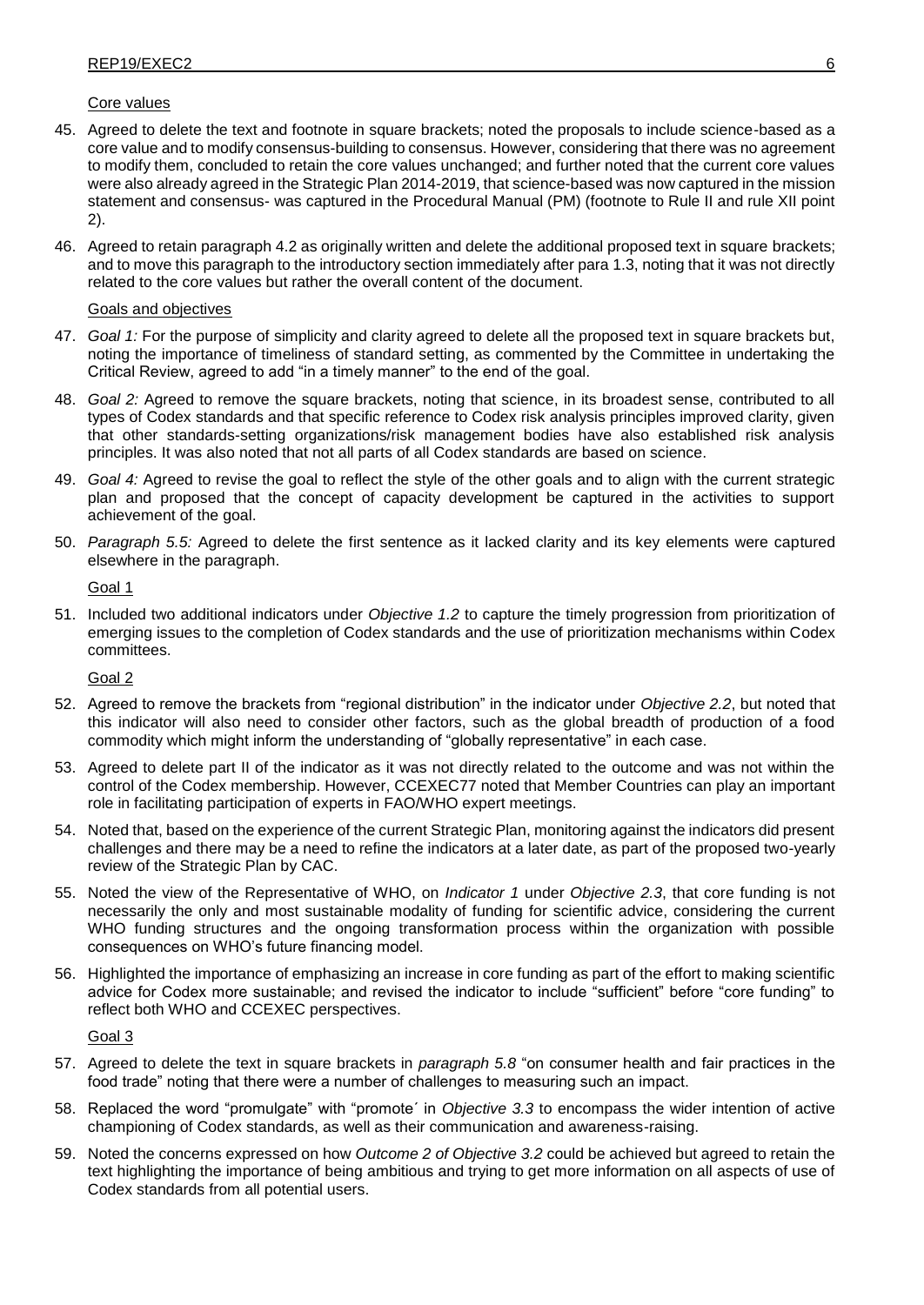# Goal 4

60. Revised the indicator under *Objective 4.3* to read "Reduce the barriers*…".* to provide further clarity and adjusted the outcome accordingly.

# Goal 5

61. Agreed to delete the text in square brackets at the end of *Objective 5.2,* noting that this goal reflected the efficiency of the support mechanisms which underpin the other 4 goals of the SP, that timeliness of standards is already considered as part of the critical review and some elements of timeliness are also captured under Goal 1.

### Other issues

- 62. CCEXEC77 noted the comments of the Representative of WHO on the progress being made by shifting from output indicators to measurable outcome indicators.
- 63. CCEXEC77 noted the request from a Member for clarification on the process through which evaluation of the Strategic Plan 2014-2019 would be completed, and the relevant recommendation in CX/EXEC 19/77/4.

# **Conclusions**

- 64. CCEXEC77:
	- i. Recommended to CAC42 that it adopt the Strategic Plan 2020-2025 as revised by CCEXEC77 (Appendix II);
	- ii. Strongly encouraged the Regional Coordinators and all CCEXEC members to communicate the basis of the discussion and the rationale for the outcome with the wider membership of Codex in an effort to facilitate adoption of the Strategic Plan 2020-2025 by CAC42; and
	- iii. Agreed to establish a third strategic-planning subcommittee, with terms of reference as set out in Appendix III, to facilitate and support development of the workplan for implementation of the Strategic Plan 2020-2025 and ensure all relevant Codex actors can participate in that process.

# **STRATEGIC PLAN 2014-2019: IMPLEMENTATION STATUS (Agenda item 4)<sup>8</sup>**

- 65. CCEXEC77 acknowledged and appreciated the 2018 report on the implementation status of the Strategic Plan 2014-2019 (current SP).
- 66. With regard to the content of CX/EXEC 19/77/4, CCEXEC77 noted the following :
	- The high number of indicators in the current strategic plan, 61 in total, many of which could not be measured, has led to monitoring problems;
	- The productivity of CAC appears understated in the quantitative presentation of standards adopted (activity 1.1.1). The values presented would increase if for instance individual MRLs were counted as individual Codex standards;
	- There was a mismatch between data on participation presented in the narrative of Appendix I (under objective 2.3) and the figures (Figure 2 and 3), which will require correction when preparing the final status report;
	- For documents in original language (e.g. compilations of comments) the absence of official translations (activity 3.1.5) constituted an issue for some regions;
	- The percentage of working documents submitted on time (activity 4.1.4) was low and had further decreased and this affected the ability of Members to prepare adequately for Codex meetings. Sufficient time was needed to facilitate consultations at national level. Furthermore, all language versions of working documents should be available well ahead of a meeting.
- 67. The Codex Secretariat clarified that delays in the timely distribution of working documents was observed across almost all committees including CCEXEC and CAC and there were multiple factors contributing to such delays. These included delays in reports from EWGs, the high workload of the secretariat e.g. the need to prepare documents for multiple meetings within the same time-frame, as well as the limited time available between some subsidiary body meetings.
- 68. In discussing the timeliness of working documents and possible solutions, the Committee noted that:
	- It was important to identify the reasons for delays so that possible solutions could be proposed;

<sup>8</sup> CX/EXEC 19/77/4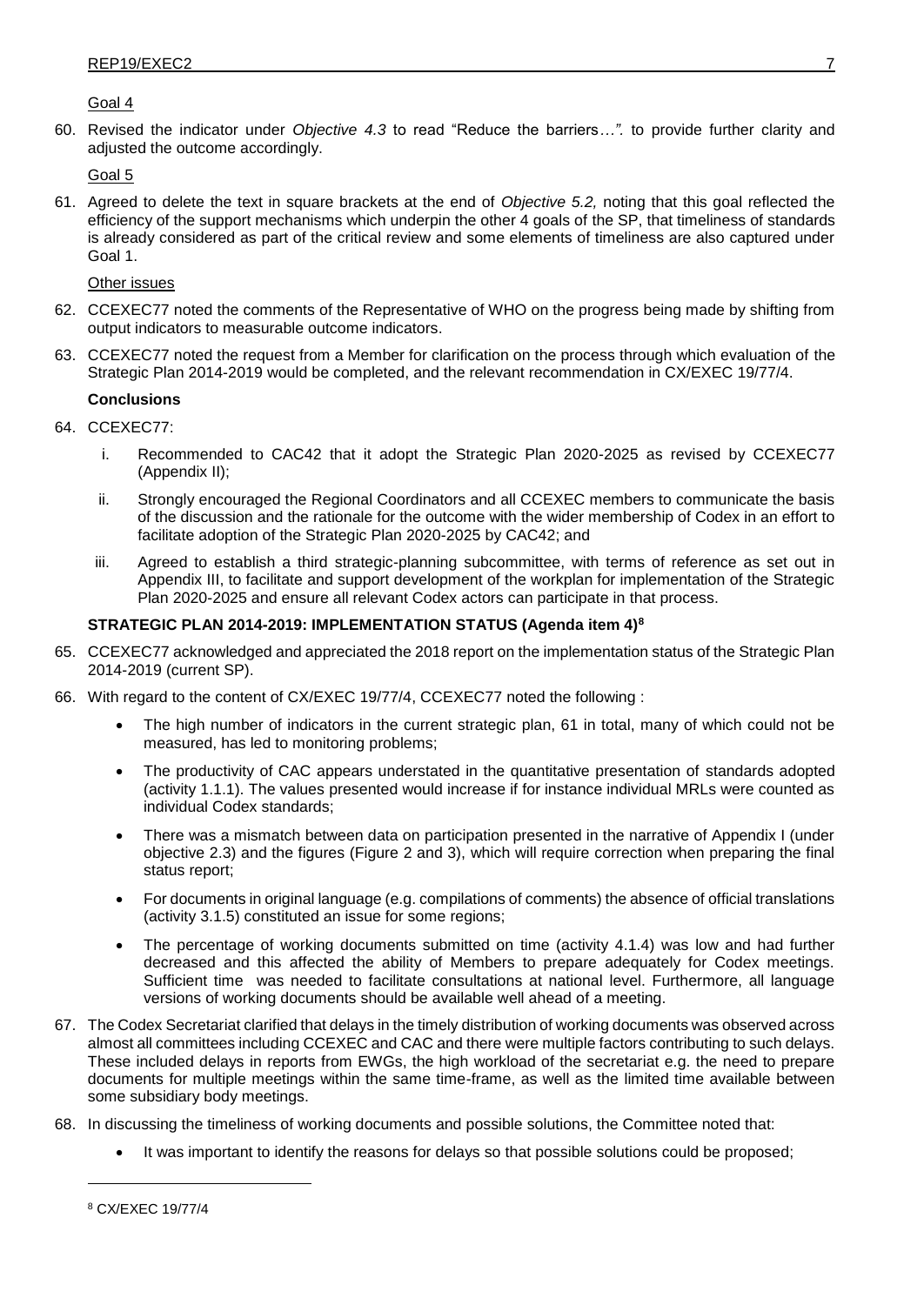- CAC subsidiary bodies meeting less frequently than every 12 months had more time for EWG discussions, which may positively impact on the timeliness of EWG reports;
- Explicitly stating in EWG Terms of Reference, which are contained in meeting reports, that EWG reports were to be submitted three months prior to the start of the respective committee meeting could serve as a strong reminder for EWG Chairpersons;
- Meetings of Codex committee chairpersons and host country secretariats could serve as suitable fora to exchange best practices (e.g. regarding dissemination of reminders, realistic timetables) on EWG work management together with the Codex Secretariat;
- Working documents could be marked as delayed or on time;
- Circular Letters requesting comments should be sent shortly after subsidiary body meetings (a practice already followed by many committees);
- The Critical Review document could be prepared in more than two instalments to make more information available in the timely manner. However, it was also noted that information from committees meeting in May would always be late;
- If an EWG had created a report in several languages this should be taken into account when preparing official translations to save time and resources and avoid linguistic discussions on substantive issues in the committee;
- The Codex Secretariat had published an EWG reporting template and was in the process of implementing further follow-up actions to the 2017 EWG review (e.g. discussions in RCCs, webinar and practical guidance for EWG Chairpersons); and
- The Codex Secretariat was preparing a multilingual glossary of frequently used terms in Codex with the aim of enhancing translations.
- 69. With regard to the expectations of CCEXEC for the final status report on the current SP, CCEXEC77suggested that lessons learnt and challenges with measuring activities should be clearly highlighted.
- 70. CCEXEC77 noted that the implementation status of the current SP would also be discussed at the upcoming sessions of the RCCs. In this context CCEXEC77 further noted that the current term for the Regional Coordinators would run until CAC43 following the postponement of the RCCs by one year.

# **Conclusions**

- 71. CCEXEC77:
	- i. Noted that the high number of indicators in the current SP (in total 61) had led to monitoring problems and welcomed that the new draft Strategic Plan had reduced the number of indicators by almost two thirds;
	- ii. Requested the Codex Secretariat to prepare a discussion paper on the timeliness of working documents for CCEXEC78, identifying potential reasons for delays and suggesting possible solutions taking into account observations made by CCEXEC77.
	- iii. Requested the Codex Secretariat, in collaboration with FAO and WHO, to prepare a final implementation report for the full duration of the Strategic Plan 2014-2019 for CCEXEC79 taking into account observations made by CCEXEC77.

# **REGULAR REVIEW OF CODEX WORK MANAGEMENT 2018-2019: CRITICAL REVIEW PROCESS (Agenda item 5.1)<sup>9</sup>**

72. CCEXEC77 agreed that the Secretariat would continue its review of the Critical Review by examining its impact and report to CCEXEC before CAC43.

# **FOLLOW-UP TO REGULAR REVIEW OF CODEX WORK MANAGEMENT 2017-2018: PERIODIC REVIEW OF CODEX STANDARDS (Agenda item 5.2)<sup>10</sup>**

73. CCEXEC77 noted that this item would be considered by CCEXEC before CAC43.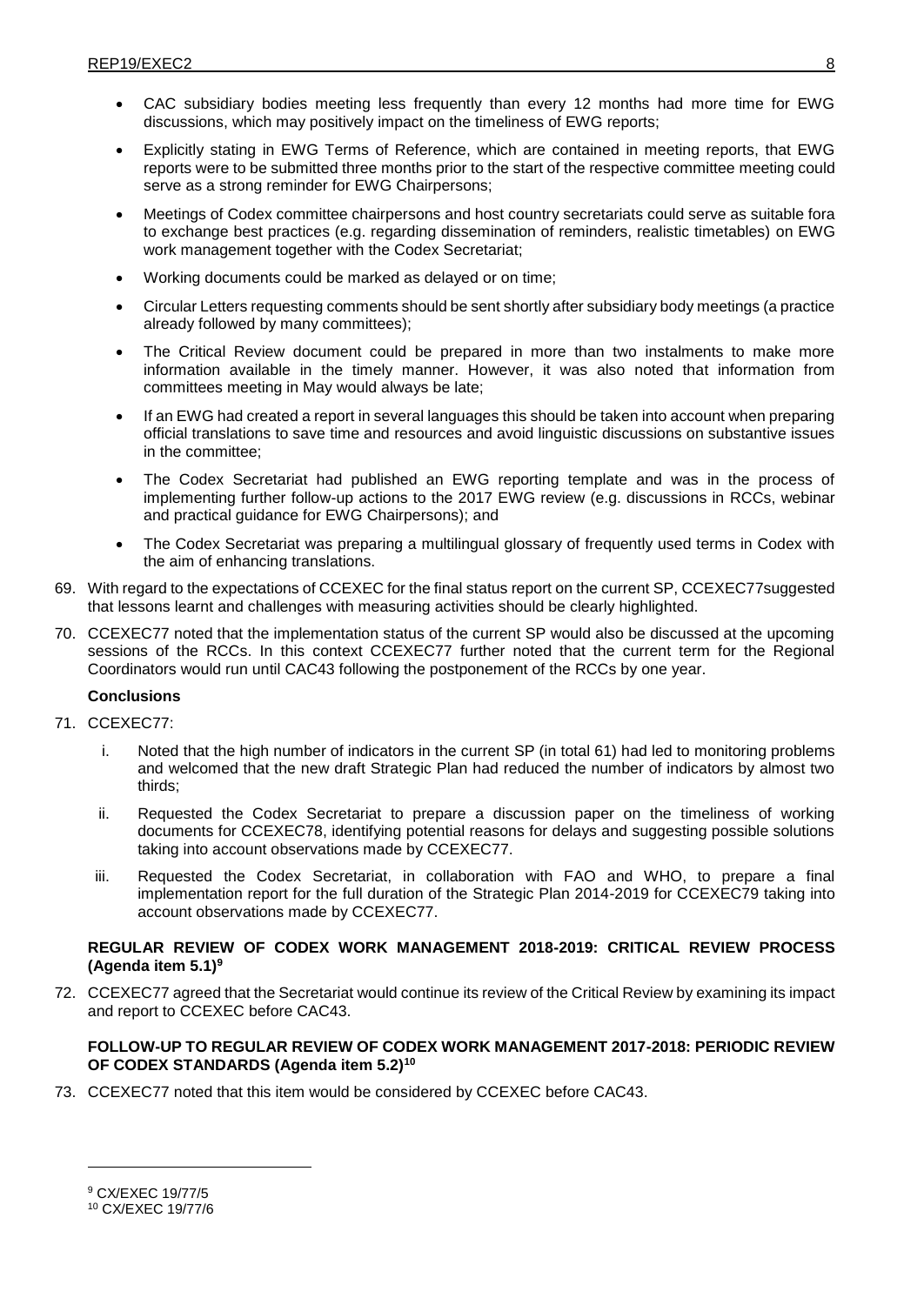# **FOLLOW-UP TO REGULAR REVIEW OF CODEX WORK MANAGEMENT 2017-2018: USE OF REFERENCES IN CODEX TEXTS (Agenda item 5.3)<sup>11</sup>**

74. CCEXEC77 noted that this item would be considered by CCEXEC before CAC43.

### **FOLLOW-UP TO REGULAR REVIEW OF CODEX WORK MANAGEMENT 2017-2018: RESOURCE IMPLICATIONS (Agenda item 5.4)<sup>12</sup>**

75. CCEXEC77 noted that this item would be considered by CCEXEC before CAC43.

#### **REGULAR REVIEW OF CODEX WORK MANAGEMENT: 2019-2020 THEME (Agenda item 5.5)<sup>13</sup>**

76. CCEXEC77 agreed regular reviews of Codex work management would only be initiated on a biennial basis since such reviews require significant investment of time and human resources to be conducted and implemented thoroughly.

### **HISTORY AND IMPLICATIONS OF THE FOURTH PARAGRAPH OF THE STATEMENTS OF PRINCIPLE (Agenda item 6)<sup>14</sup>**

- 77. The Codex Secretariat introduced the document and highlighted the similarity of the situation that Codex had found itself in 1991 with that of 2018 when Members agreed on the JECFA evaluation of certain MRLs for veterinary drugs, but there was no consensus to adopt a Codex standard. He clarified that the Statements of Principle Concerning the Role of Science had been developed following the 1991 situation to assist Codex with such cases; however, they did not seem to have helped in resolving such problems. Since then there had been seven similar situations that had led to voting, most recently in 2012 on ractopamine. In most cases the results were very close, showing how divided the Commission was on the topic.
- 78. The Codex Secretary emphasized that during this period of almost 30 years, thousands of Codex standards and maximum limits had been adopted by consensus, even though finding consensus had sometimes been difficult. The Codex Secretary considered that the value and effectiveness of Codex should not be measured by the few problematic cases, but on its overall success and that the time dedicated to these few issues took time and attention away from other important topics.
- 79. The Codex Secretary outlined the different approaches (besides voting) that the Commission had taken when difficult situations had arisen: reservations; holding standards at step 8; building differences of application into the text to explain different situations in different countries/regions; and declaring a topic as not amenable to standardization and discontinuing work, all of which had advantages and disadvantages.
- 80. The Codex Secretary noted that reservations had been a successful tool though it had never been explicitly mentioned in Codex reports where this was related to an application of Statement 4. An exception to this was of the Twenty-Fourth Session of the Codex Committee for Residues of Veterinary Drugs in Foods (CCRVDF24) where this possibility had been proposed. The Codex Secretary further explained that the document contained a textual analysis of Statement 4, illustrating how the statement could be interpreted.
- 81. The Codex Secretary clarified that the final two paragraphs in the document contained proposals for possible further steps: (i) to explore how a consistent application of the Statements of Principle Concerning the Role of Science could help Codex setting standards that are needed by members and are based on science, while acknowledging different situations in different areas of the world; and/or (ii) to follow up on the legal opinion transmitted to CCEXEC75, which suggests "a review of the Statements of Principle to better clarify the extent to which 'other legitimate factors relevant for health protection and fair trade practices' may be taken into account in the adoption of Codex standards".
- 82. CCEXEC77 welcomed the thorough document prepared by the Codex Secretariat.
- 83. CCEXEC77, in a first round of interventions, noted the following:
	- Codex should be an impartial, science-based and rules-based, predictable standards setting body and everything needed for this is contained in the PM including the Statements of Principle and the Criteria for the Consideration of Other Factors referred to in the Second Statement of Principle. The only guidance needed is to send clear instructions to apply them. The failures are not due to unclear rules, but to the fact that the rules have not been consistently applied.

<sup>11</sup> CX/EXEC 19/77/7

<sup>12</sup> CX/EXEC 19/77/8

<sup>13</sup> CX/EXEC 19/77/9

<sup>14</sup> CX/EXEC 19/77/10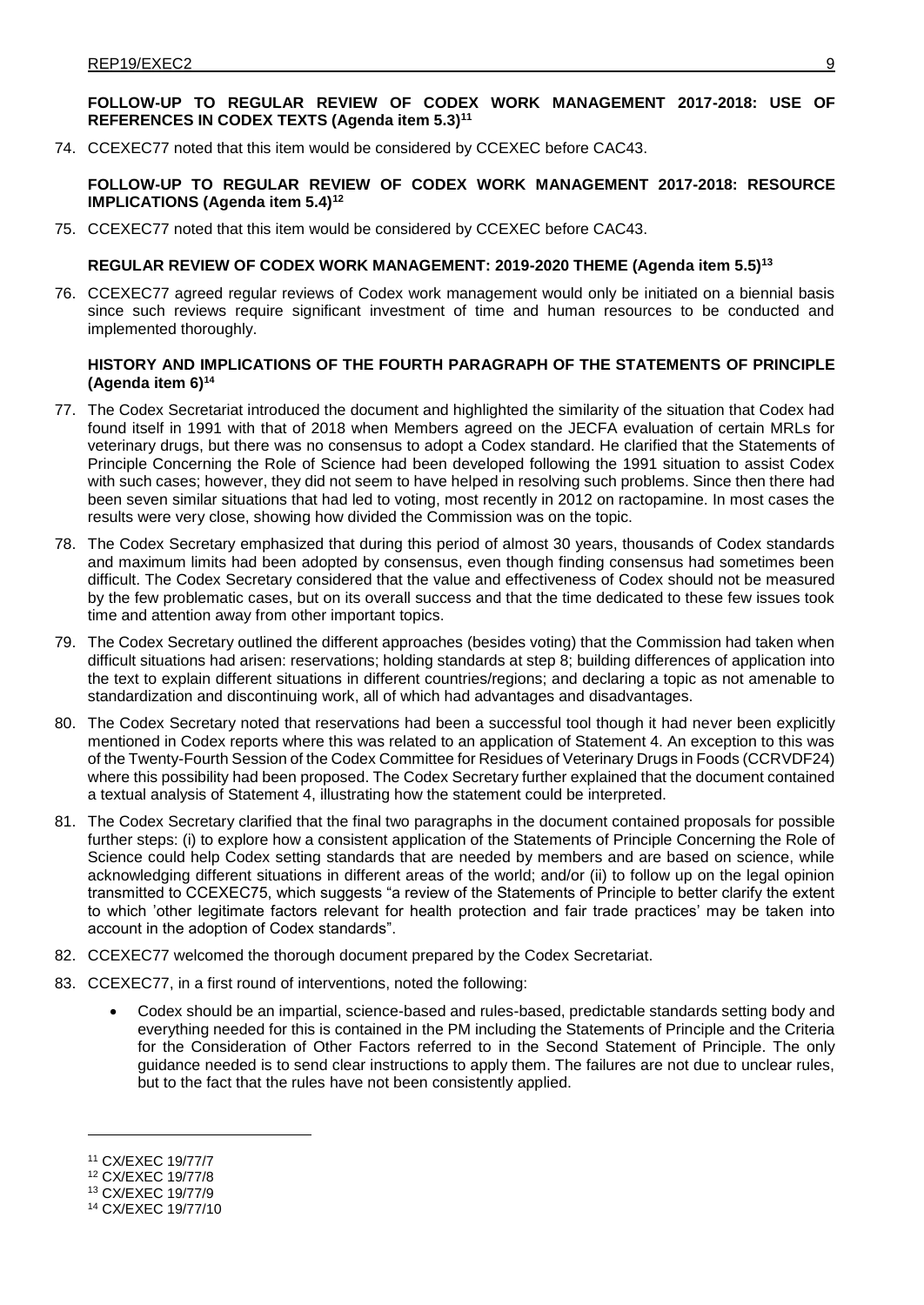- A cursory review, by one Member, of committee reports showed that over the last 10 years the issue of "other factors" had been raised 98 times in various Codex committees, and not just in CCRVDF. In the assessment of the Member, of these 98 instances, factors outside the mandate of Codex, and excluded by the criteria in the Procedural Manual, had been raised at least 24 times to delay or prevent adoption of standards. The Member concluded that on at least 74 occasions committees and chairpersons had followed the Statements and the criteria so more often than not Codex had been successful in following its principles.
- In order to find a solution there needs to be a mechanism for dialogue that should be open and inclusive so that the views of all parties are properly considered.
- The mandate of CCEXEC is to work for Codex as a whole, and not to repeat arguments and positions given at committee level. History shows the success of Codex as it has adopted thousands of standards, and where applicable based these on scientific advice provided by FAO and WHO scientific bodies. The periodic problems experienced in CCRVDF related to MRLs for growth promoters should not create polarization and division. Codex should rather find ways to work together. One possibility could be to explore how the Statements of Principle could be applied in order to move forward and find a good solution.
- We need to be careful not to undermine science and our scientific expert bodies. However, we need to keep the concerns of all in mind and since we know there is an issue, there is a need to look for a solution. It is difficult to say that one side is right and the other is wrong. An option could be to establish a small task force within CCRVDF to look at this.
- Codex is at a critical point in time and it is important not to undermine the work of the scientific expert bodies or waste limited resources. The delay in advancing standards is a real hindrance. Consumer health protection and not creating food trade obstacles should be the focus of Codex work. Since Codex standards are the basis of national regulations, and are particularly important for countries with limited resources it is difficult to justify participating in Codex if the work leads to a deadlock. Voting is a legitimate tool, and consensus is not the only option, we can also take decisions by majority. We need to be creative and innovative, but presently there is no need to revise Codex procedures.
- Members place a high value on the role of science. Even though blockages do not arise often, when they do, they cause problems. We should not continue discussing in the abstract but find a way forward to make the Statements of Principle work for Codex and apply them consistently across Codex committees.
- Codex should not draft yet another document on this topic, but rather communicate on the need to apply the established Statements of Principles, to prevent damage to the work and reputation of Codex. Codex standards allow Members to contribute to international food trade due to their science-based nature.
- It is time to think innovatively and identify what else we can do. More importantly, the Statements of Principle should not be reopened, but a small group or sub-committee could address this issue in a process that will feed into decision-making.
- The guidance in the PM is sufficient and the important thing is to operationalise it. Codex has many other issues to discuss and should not lose time by reopening procedures but rather use what is already there.
- 84. Following the emerging consensus in the discussion of CCEXEC77 on the usefulness to develop guidance to committees and chairpersons on how to operationalise the Statements of Principle while not reopening them, the Committee discussed the best way to develop such guidance and identified the following options:
	- The CCEXEC could give direct instructions to Committees and chairpersons to apply the Statements of Principles;
	- An electronic working group could be formed by the Commission to allow this topic to be discussed in an open and inclusive forum where all interested parties could participate. The EWG could for example be co-chaired by the USA and the European Union (EU). An example of the important success of such a group is the work on Note 161 in the CCFA;
	- A sub-committee of the CCEXEC could be established to develop draft guidance while consulting with Codex chairpersons and the membership;
	- The chairpersons of technical committees could be consulted at the meeting of chairpersons to understand their views on what guidance would be helpful to them;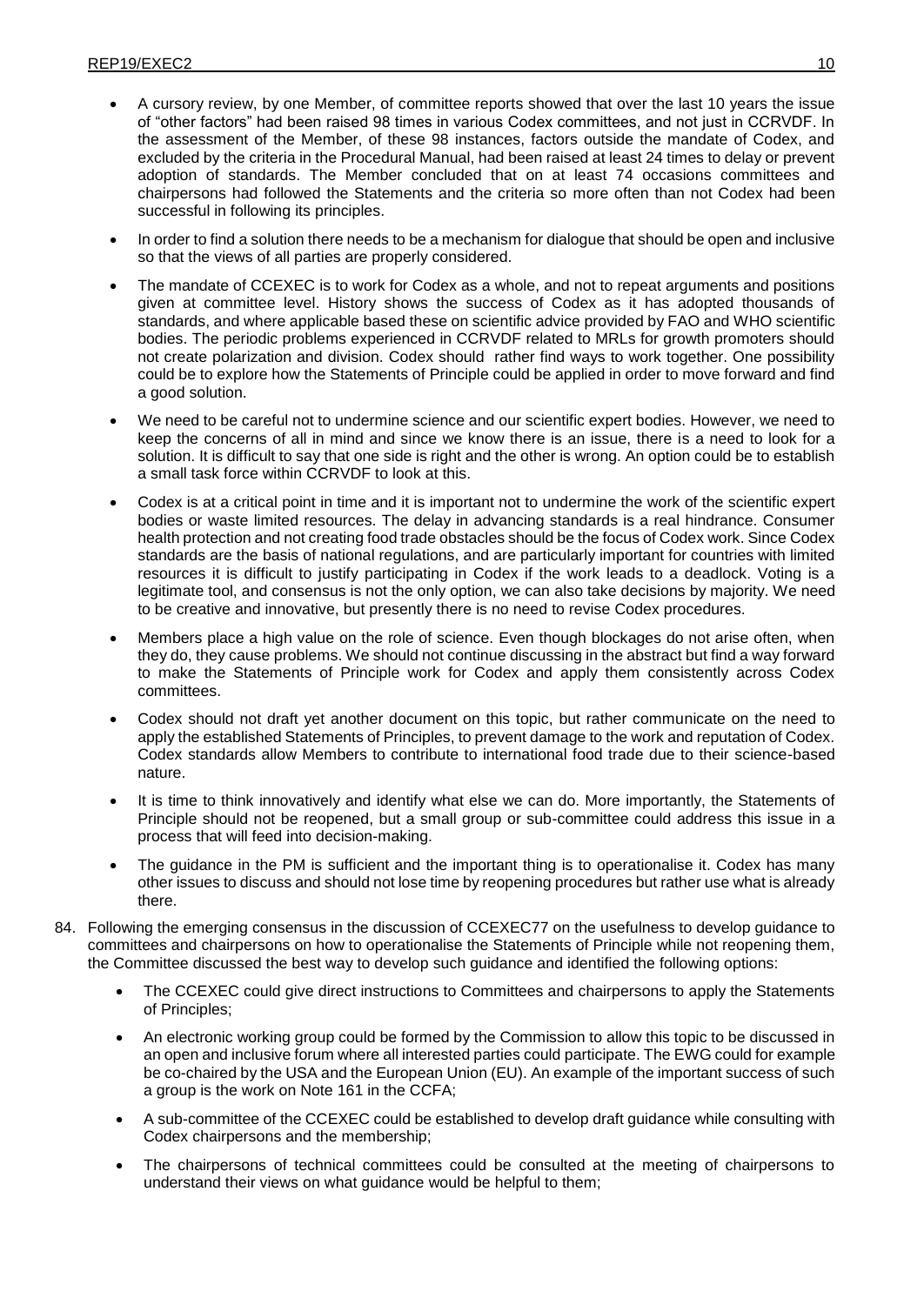- The decision of whether to use a sub-committee of the CCEXEC or an EWG under CAC, could be left to the Commission;
- The task could be given to CCGP as the forum for procedural questions.
- 85. A question arose on how the EU as one of the main interested parties in the debate could contribute to the work if it was undertaken by a CCEXEC sub-committee. The Representative of the Legal Counsel of WHO indicated that this could be done through the Coordinator for Europe.
- 86. The Chairperson taking into consideration the views expressed, proposed to create a sub-committee of the CCEXEC to further address the issue.

# **Conclusion**

87. CCEXEC77 agreed to establish a sub-committee of the CCEXEC on the application of Statements of Principle Concerning the Role of Science with the Terms of Reference as contained in Appendix IV.

# **CODEX BUDGETARY AND FINANCIAL MATTERS (Agenda item 7)<sup>15</sup>**

88. CCEXEC77 noted that this item would be considered at CAC42.

# **FAO/WHO SCIENTIFIC SUPPORT TO CODEX: ACTIVITIES, BUDGETARY AND FINANCIAL MATTERS (Agenda item 8) <sup>16</sup>**

89. CCEXEC77 noted that this item would be considered at CAC42.

# **MATTERS ARISING FROM FAO AND WHO (Agenda item 9)<sup>17</sup>**

90. CCEXEC77 noted that this item would be considered at CAC42.

# **APPLICATIONS FROM INTERNATIONAL NON-GOVERNMENTAL ORGANIZATIONS FOR OBSERVER STATUS IN CODEX (Agenda item 10)<sup>18</sup>**

91. The Secretariat introduced the paper and noted that the Legal Offices of WHO and FAO had checked the seven applications contained in the working document and found that they were complete and receivable.

### **Conclusion**

- 92. CCEXEC77 recommended that the Directors-General of FAO and WHO:
	- i. grant observer status to the European Federation of Allergy and Airways Diseases Patients' Associations (EFA), the European Alcohol Policy Alliance (EUROCARE), the Food Safety Consortium, the European Margarine Association (IMACE), and the MoniQA Association;
	- ii. grant observer status to the Federation of Veterinarians of Europe (FVE) and the Natural Products Association (NPA) pending their acceptance of the following conditions to avoid double representation:
		- a. At meetings where WVA is represented, FVE can only participate as part of the delegation of WVA and cannot speak as FVE. FVE can submit written comments only on those issues for which WVA does not submit any comments. FVE would only participate as such in Codex meetings when WVA is not represented.
		- b. At meetings where IADSA is represented, NPA can only participate as part of the delegation of IADSA and cannot speak as NPA. NPA can submit written comments only on those issues for which IADSA does not submit any comments. NPA would only participate as such in Codex meetings when IADSA is not represented.

# **ORGANIZATION OF CAC42: REPORT ON CHANGES MADE TO IMPROVE EFFICIENCY AND EFFECTIVENESS OF THE CAC (Agenda item 11)<sup>19</sup>**

93. CCEXEC77 noted that this item would be considered by CCEXEC before CAC43.

<sup>15</sup> CX/CAC 19/42/13

<sup>16</sup> CX/CAC 19/42/14

<sup>17</sup> CX/CAC 19/42/15

<sup>18</sup> CX/EXEC 19/77/11

<sup>19</sup> CX/EXEC 19/77/12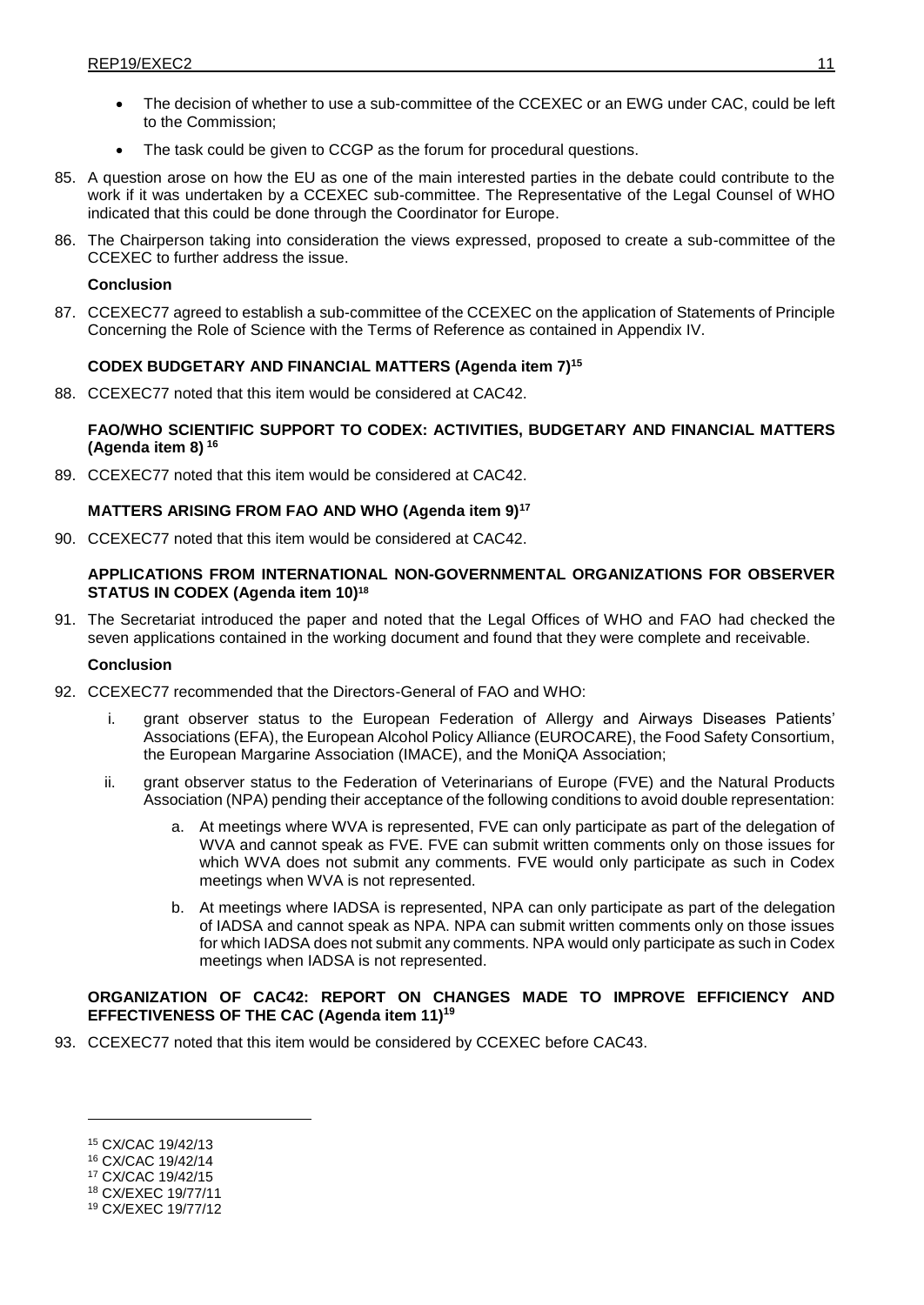# **ANY OTHER BUSINESS (Agenda item 12)**

*Proposal for a new standing agenda item called: Matters arising from the Critical Review* **(proposed by the Member for Europe)**

94. CCEXEC77 noted that this item would be considered by CCEXEC before CAC43.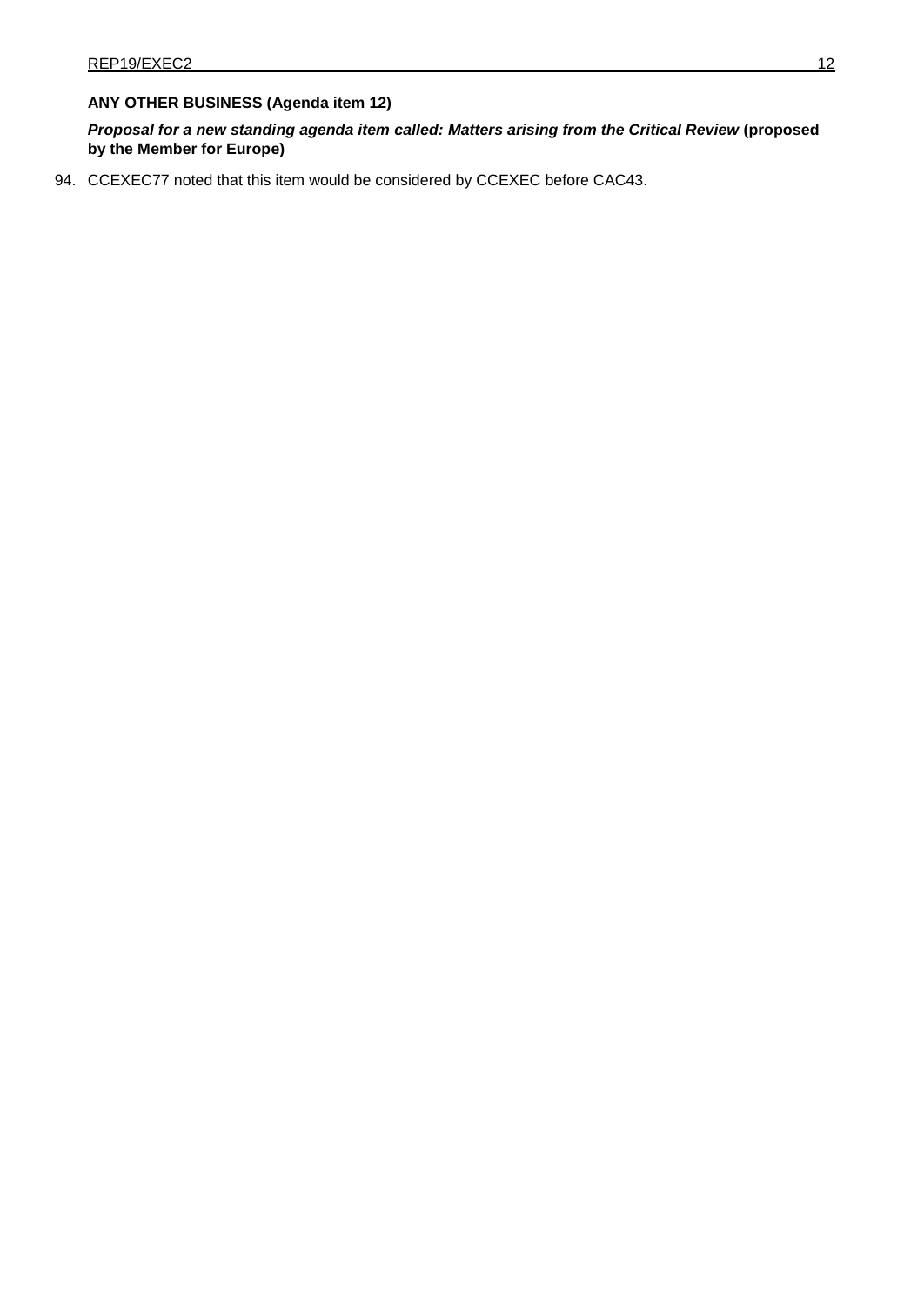#### **APPENDIX I**

**LIST OF PARTICIPANTS** LISTE DES PARTICIPANTS LISTA DE PARTICIPANTES

### **CHAIRPERSON** PRÉSIDENT

PRESIDENTE

# **VICE-CHAIRPERSONS**

VICE-PRÉSIDENTS VICEPRESIDENTES Mr Guilherme Antonio Costa Junior Chair of the Codex Alimentarius Commission Brazil

Mr Purwiyatno Hariyadi National Codex Committee of Indonesia Southeast Asian Food & Agricultural Science & Technology (SEAFAST) Center Indonesia

Ms Mariam Eid Head of Agro-Industries Service Ministry of Agriculture **Lebanon** 

Mr Steve Wearne Director of Policy and Science UK Food Standards Agency United Kingdom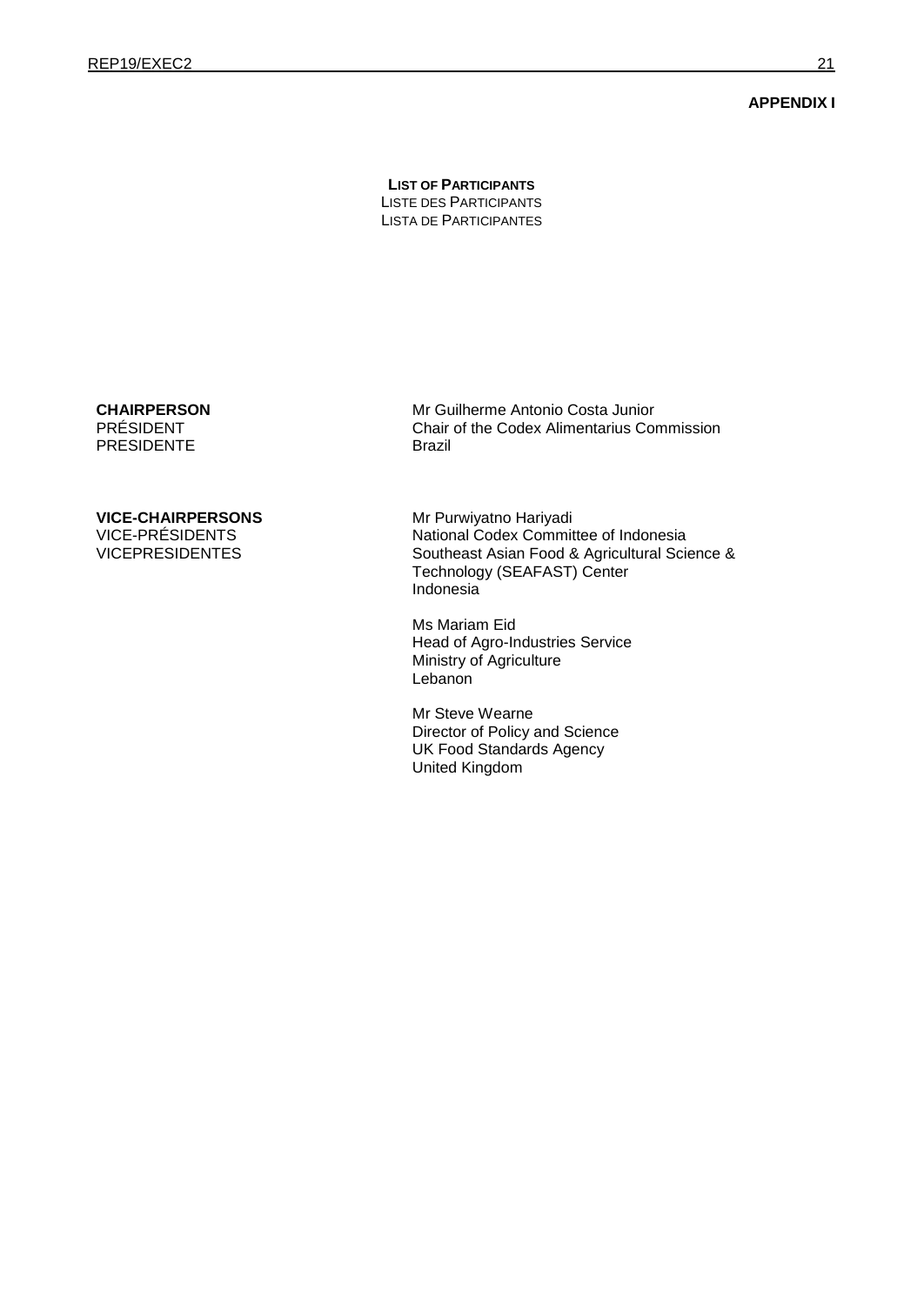# **MEMBERS ELECTED ON A GEOGRAPHIC BASIS** MEMBRES ÉLUS SUR UNE BASE GÉOGRAPHIQUE MIEMBROS ELEGIDOS SOBRE UNA BASE GEOGRÁFICA

# **AFRICA**

AFRIQUE ÁFRICA

Mr Charles Emeka Nwagbara Head, Codex Contact Point Nigeria Standards Organisation of Nigeria Nigeria

# **Advisors to the Member for Africa**

Conseillers du Membre pour l'Afrique Asesores del Miembro para África

# Mr Amadou Diouf

Président du Comité national du Codex Alimentarius Direction générale de la Santé Ministère de la Santé et de l'Action sociale Senegal

Mr Lazaro Henry Msasalaga Director of Quality Management Tanzania Bureau of Standards United Republic of Tanzania

# **ASIA**

ASIE ÁSIA

Ms Norrani Eksan **Director** Food Safety and Quality Division Ministry of Health Malaysia Malaysia

# **Advisor to the Member for Asia**

Conseillère du Membre pour l'Asie Asesora del Miembro para Ásia

### Ms Yayoi Tsujiyama Acting Director for International Standards Office Food Safety and Consumer Affairs Bureau Ministry of Agriculture, Forestry and Fisheries Japan

# **EUROPE**

EUROPE EUROPA

Ms Vigdis S. Veum Møllersen Senior Adviser Norwegian Food Safety Authority Head Office Norway

# **Advisors to the Member for Europe**

Conseillers du Membre pour l'Europe Asesores del Miembro para Europa

Mr Mike O'neill Head of Codex Policy & Programmes Food Standards Agency United Kingdom

Mr Niklas Schulze Icking Deputy Head of Division Federal Ministry of Food and Agriculture Germany

# **LATIN AMERICA AND THE CARIBBEAN**

Amérique Latine et Caraibes América Latina y el Caribe

Mr Felipe Pietrini Sánchez First Secretary Permanent Mission of Mexico to WTO in Geneva Ministry of Economy Switzerland (attending 1st July)

Ms Elisa Olmeda Counsellor Permanent Mission of Mexico to WTO in Geneva Ministry of Economy Switzerland (attending 2 from 5 July)

# **Advisors to the Member for Latin America and the Caribbean**

Conseillers du Membre pour l'Amèrique Latine et Caraïbes Asesores del Miembro para América Latina y el Caribe

Ms Tatiana Cruz Ramírez Punto de Contacto Codex Ministerio De Economía Industria y Comercio Costa Rica

Mr Igor Da Silva Barbosa First Secretary Permanent Mission of Brazil to UNOG in Geneva **Switzerland**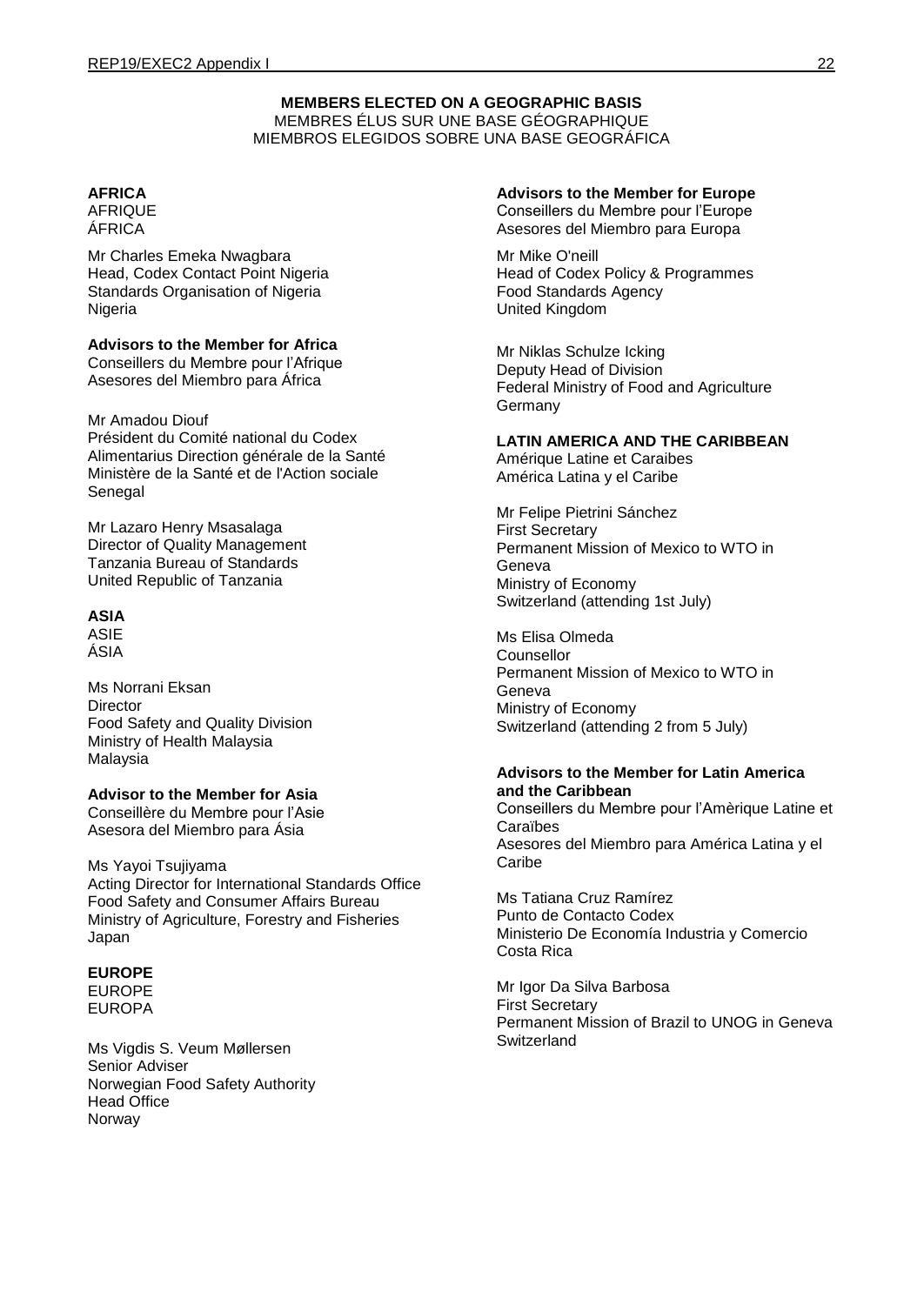**NEAR EAST**  PROCHE-ORIENT CERCANO ORIENTE

Mr Ashraf Esmael Mohamed Afify Chairman of Egyptian Organization for Standardization and Quality (EOS) Egypt

#### **Advisor to the Member for Near East** Conseillère du Membre pour le Proche Orient Asesora del Miembro para el Medio Oriente

Ms Hanan Fouad Hamid Ibrahim Hashem Head of Food Standards Department Egyptian Organization for Standardization and Quality (EOS) Egypt

# **NORTH AMERICA**

AMÉRIQUE DU NORD AMÉRICA DEL NORTE

Ms Mary Frances Lowe US Manager for Codex Alimentarius US Codex Office Department of Agriculture United States of America

# **Advisors to the Member for North America**

Conseillers du Membre pour l'Amérique du Nord Asesores del Miembro para América del Norte

Mr Kenneth Lowery Senior International Issues Analyst U.S. Codex Office United States of America

Ms Mae Johnson Director, Bureau of Policy, Intergovernmental and International Affairs Health Canada, Government of Canada Canada

# **SOUTH WEST PACIFIC**

PACIFIQUE SUD-OUEST PACÍFICO SUDOCCIDENTAL

Ms Usha Sriram-prasad Director Department of Agriculture Australia

**Advisor to the Member for South West Pacific** Conseiller du Membre pour Pacifique Sud-Ouest Asesor del Miembro para Pacífico Sudoccidental

Mr Raj Rajasekar Senior Programme Manager Ministry for Primary Industries New Zealand

**COORDINATORS** COORDONNATEURS COORDINADORES

# **COORDINATOR FOR AFRICA**

Coordonnateur pour l'Afrique Coordinador para África

Mr Kimutai William Maritim Senior Assistant Director Directorate of veterinary Services Ministry of Agriculture, Livestock, Fisheries and Irrigation Kenya

# **COORDINATOR FOR ASIA**

Coordonnateur pour l'Asie Coordinador para Asia

Mr Sunil Bakshi Head (Codex / Regulations) Food Safety and Standards Authority of India India

# **COORDINATOR FOR EUROPE**

Coordonnatrice pour l'Europe Coordinadora para Europa

Ms Nailya Karsybekova Head of the Department for Codex Issues Ministry of Health Committee for the Control of Safety and Quality of Goods and Services National Center for Expertise Kazakhstan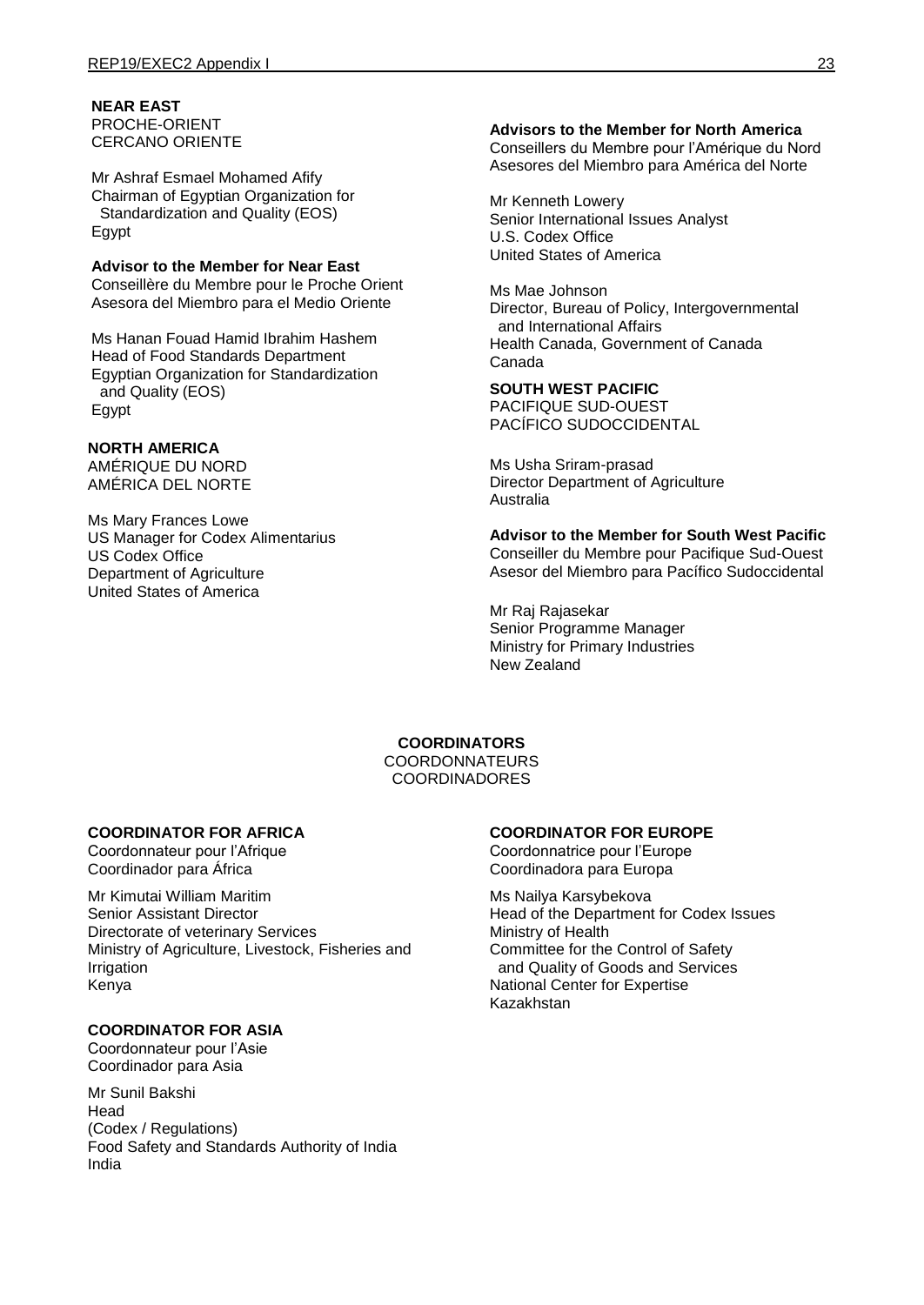# **COORDINATOR FOR LATIN AMERICA AND THE CARIBBEAN**

Coordonnateur pour l'Amérique Latine et les Caraïbes

Coordinador para América Latina y el Caribe

Mr Diego Varela Coordinador Asuntos Internacionales Agencia Chilena para la Inocuidad y Calidad Alimentaria, ACHIPIA Ministerio de Agricultura Chile

### **COORDINATOR FOR NEAR EAST**

Coordonnateur pour le Proche-Orient Coordinador para el Cercano Oriente

Mr Mohammad Hossein Shojaee Aliabadi Senior Scientific Adviser Institute of Standards & Industrial Research of IRAN Director and Laboratory Manager Faroogh Life Sciences Research Laboratory Iran (Islamic Republic of)

### **COORDINATOR FOR NORTH AMERICA AND SOUTH WEST PACIFIC**

Coordonnateur pour l'Amérique du Nord et le Pacifique Sud-Ouest Coordinador para América del Norte y Pacífico Sudoccidental

Mr Timothy Tekon Tumukon **Director** Department of Biosecurity Vanuatu

# **WORLD HEALTH ORGANIZATION (WHO)**

Organisation mondiale de la Santé (OMS) Organización Mundial de la Salud (OMS)

Mr Kazuaki Miyagishima Director, Food Safety and Zoonoses Department World Health Organization (WHO) **Switzerland** 

Mr Peter K. Ben Embarek Coordinator a.i Risk Assessment and Management Unit World Health Organization (WHO) **Switzerland** 

Ms Amina Benyahia Chaieb Coordinator a.i. Foodborne and Zoonotic Diseases Unit World Health Organization (WHO) **Switzerland** 

Ms Chizuru Nishida Coordinator, Nutrition Policy & Scientific Advice Unit World Health Organization (WHO) **Switzerland** 

Ms Satoko Murakami Technical Officer World Health Organization (WHO) Switzerland

Ms Egle Granziera Legal Officer World Health Organization (WHO) **Switzerland**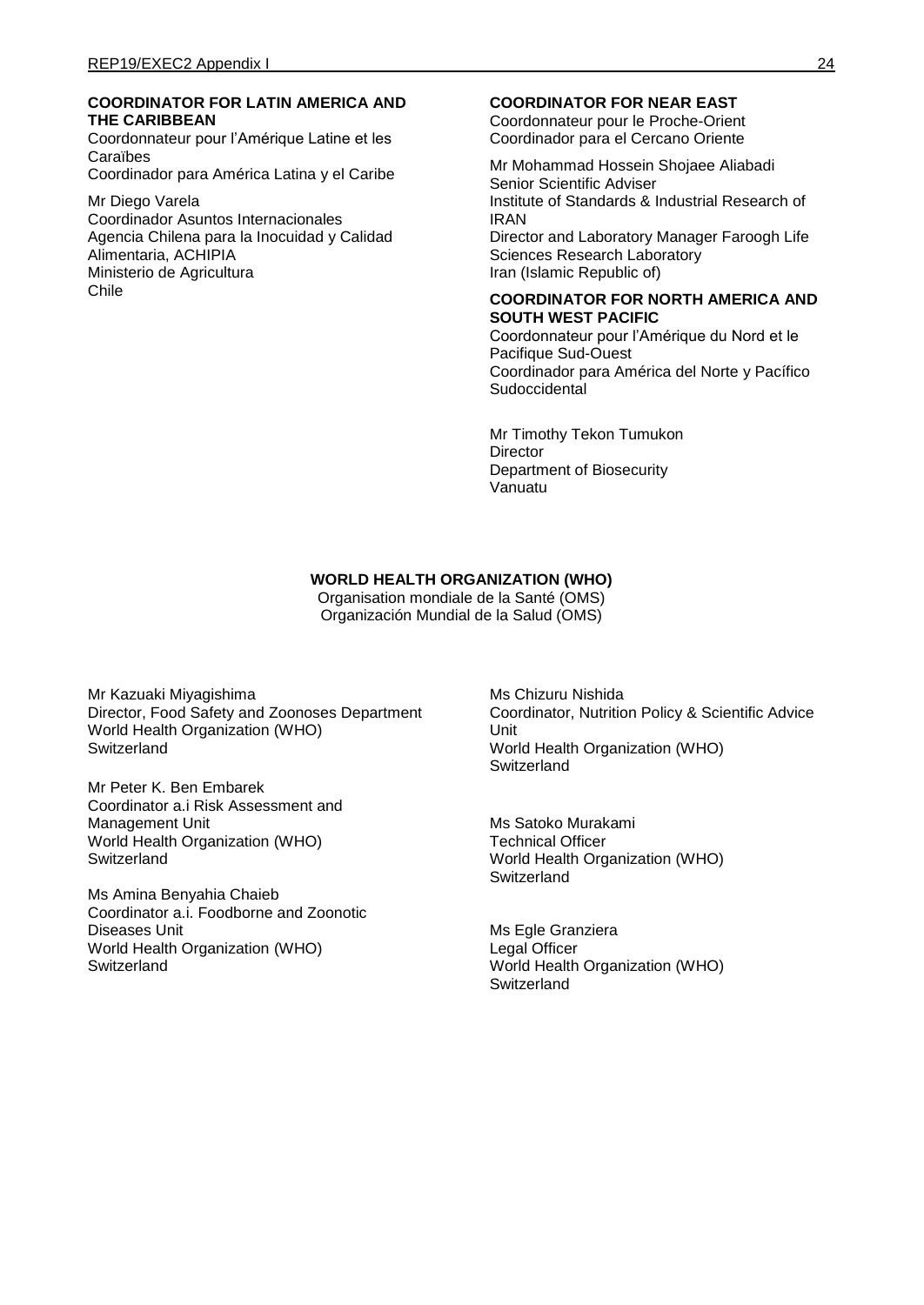# **FOOD AND AGRICULTURE ORGANIZATION OF THE UNITED NATIONS (FAO)**

Organisation des Nations Unies pour l'alimentation et l'agriculture (FAO) Organización de las Naciones Unidas para la Alimentación y la Agricultura (FAO)

Mr Markus Lipp Senior Food Safety Officer Agriculture and Consumer Protection Department Food and Agriculture Organization of the U.N. Italy

# **CODEX SECRETARIAT**

Secrétariat du Codex Secretaría del Codex

Mr Tom Heilandt Secretary Codex Alimentarius Commission Joint FAO/WHO Food Standards Programme Food and Agriculture Organization of the U.N. Italy

Ms Sarah Cahill Senior Food Standard Officer Codex Alimentarius Secretariat Joint FAO/WHO Food Standards Programme Food and Agriculture Organization of the U.N. Italy

Ms Hilde Kruse Senior Food Standard Officer Codex Alimentarius Secretariat Joint FAO/WHO Food Standards Programme Food and Agriculture Organization of the U.N. Italy

Ms Anne Beutling Monitoring and Evaluation Officer Codex Alimentarius Secretariat Joint FAO/WHO Food Standards Programme Food and Agriculture Organization of the UN Italy

Mr David Massey Special Advisor Codex Alimentarius Secretariat Joint FAO/WHO Food Standards Programme Food and Agriculture Organization of the UN Italy

Mr Roberto Sciotti Record & Information Management Officer & Webmaster Codex Alimentarius Secretariat Joint FAO/WHO Food Standards Programme Food and Agriculture Organization of the U.N. Italy

Mr Giuseppe Di Chiera Programme Specialist Codex Alimentarius Secretariat Joint FAO/WHO Food Standards Programme Food and Agriculture Organization of the UN Italy

Ms Jocelyne Farruggia Administrative Assistant Codex Alimentarius Secretariat Joint FAO/WHO Food Standards Programme Food and Agriculture Organization of the U.N. Italy

Mr Peter Di Tommaso Administrative Assistant Codex Alimentarius Secretariat Joint FAO/WHO Food Standards Programme Food and Agriculture Organization of the U.N. Italy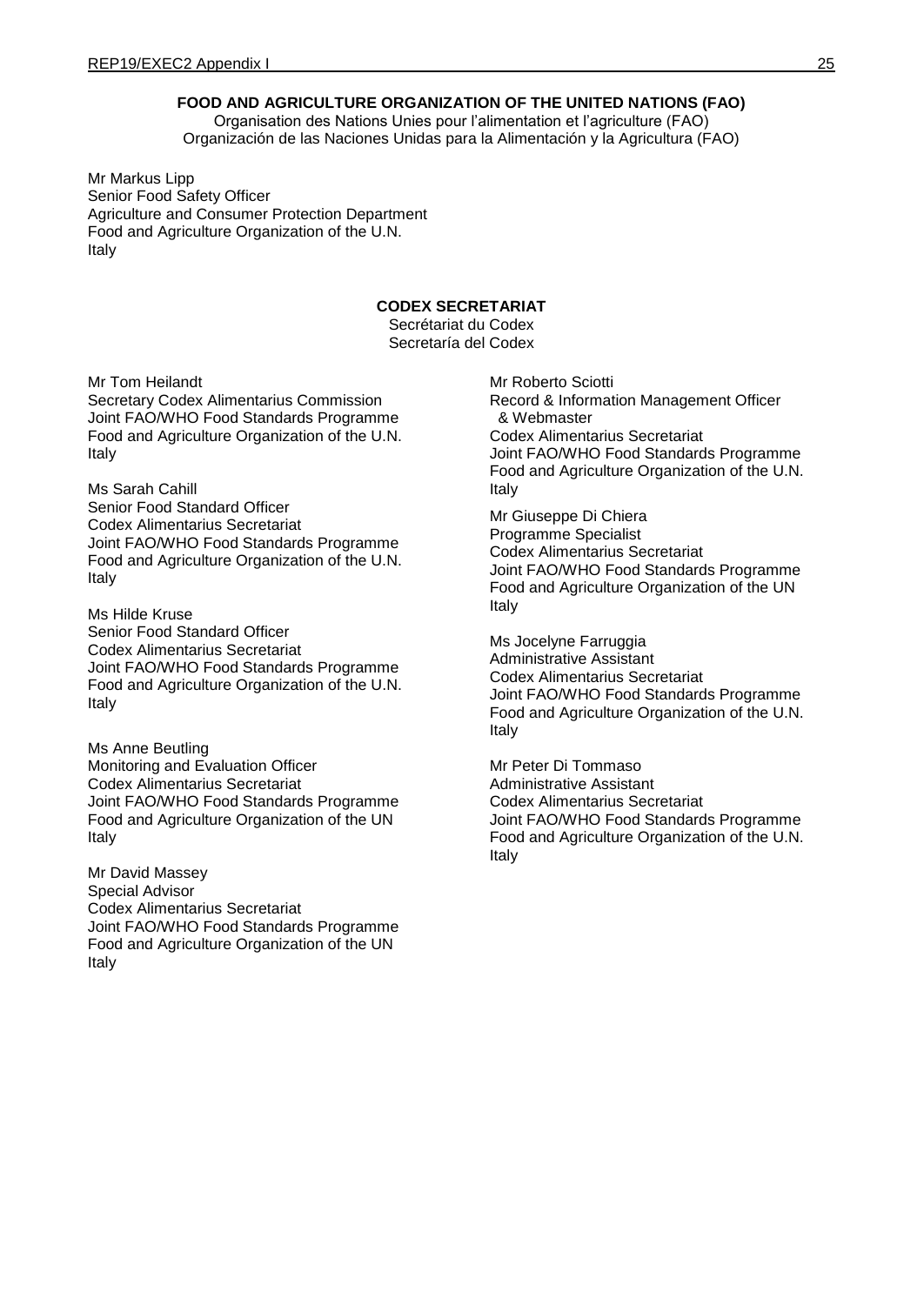**APPENDIX II**

# **CODEX STRATEGIC PLAN 2020 – 2025: REVISED DRAFT**

(as revised by CCEXEC77)

# **1. INTRODUCTION**

1.1. The Codex Alimentarius Commission (the Commission) was established by the Food and Agriculture Organization of the United Nations (FAO) and the World Health Organization (WHO) in 1963. Today, it has 188 Member Countries and 1 Member Organization. In addition, 229 inter-governmental and international nongovernmental organizations are accredited as observers.

1.2. The Commission's main work is the development of international food standards, guidelines, and codes of practice to protect the health of consumers and ensure fair practices in the food trade. The Commission also promotes the coordination of all food standards work undertaken by international governmental and nongovernmental organizations.

1.3. For food safety and nutrition matters, the Commission, as risk manager, establishes its standards (this generic term includes guidelines, codes of practice and other texts) which may be used by Member Countries or used by the food trade. The Commission establishes these standards using the principles of risk analysis and bases its work on the scientific advice provided by the joint FAO/WHO expert bodies and consultations, for which there needs to be sufficient and sustainable funding. Codex standards may also address issues related to food quality and labelling. With increased globalization and increases in the volumes of food traded internationally, the Commission must also be capable of responding in a timely manner to the impacts of emerging trends and challenges on consumer health protection or fair practices in food trade, and to the extent that steps to address those impacts are amenable to standardization.

In conducting its work, the Commission takes into account, where appropriate, the relevant policies, strategies and guidelines of FAO and WHO, and of other intergovernmental organizations such as the World Organization for Animal Health (OIE), consistent with fulfilling its unique mandate to protect the health of consumers and promote fair practices in the food trade through the development of international food standards.

1.5. International food safety standards established by the Commission are explicitly recognized in the World Trade Organization's Agreement on the Application of Sanitary and Phytosanitary Measures (WTO SPS Agreement). Codex standards also serve as references under the WTO Agreement on Technical Barriers to Trade (WTO TBT Agreement).

1.6. The purpose of this Strategic Plan is to advance the mandate of the Codex Alimentarius Commission during the period 2020-2025. This document does not supersede, extend, or contradict the interpretation of the Codex mandate, standards or provisions of the *Procedural Manual* adopted or approved by the Commission.

1.7. The 2020-2025 Strategic Plan:

- Presents the mission, vision, goals, objectives and measurable indicators for the Commission.
- Underpins the high priority that continues to be placed on food safety and quality by FAO and WHO and guides the Commission in carrying out its responsibilities and unique mandate to protect consumer health and ensure fair practices in the food trade.
- Informs Members, inter-governmental and international non-governmental organizations, and other stakeholders of how the Commission intends to fulfil its mandate and to meet the needs, including emerging issues, and expectations of its Members during the period 2020-2025.

1.8. This Strategic Plan will be supported by a more detailed work plan that includes activities and milestones that permit tracking of progress toward accomplishment of the goals. The relevant elements of the work plan will be developed and maintained by the responsible parties identified for each of the objectives. The Strategic Plan and its supporting work plan will be reviewed by the Commission in 2020 and then every two years subsequently through its six-year timespan, in accordance with the relevant provisions of the *Procedural Manual*.

1.9. This plan incorporates a new focus on promoting the relevance and use of Codex standards by governments and others to protect the health of consumers and as a reference for ensuring fair practices in the food trade, recognizing the extent to which Codex standards play a fundamental role in trade facilitation.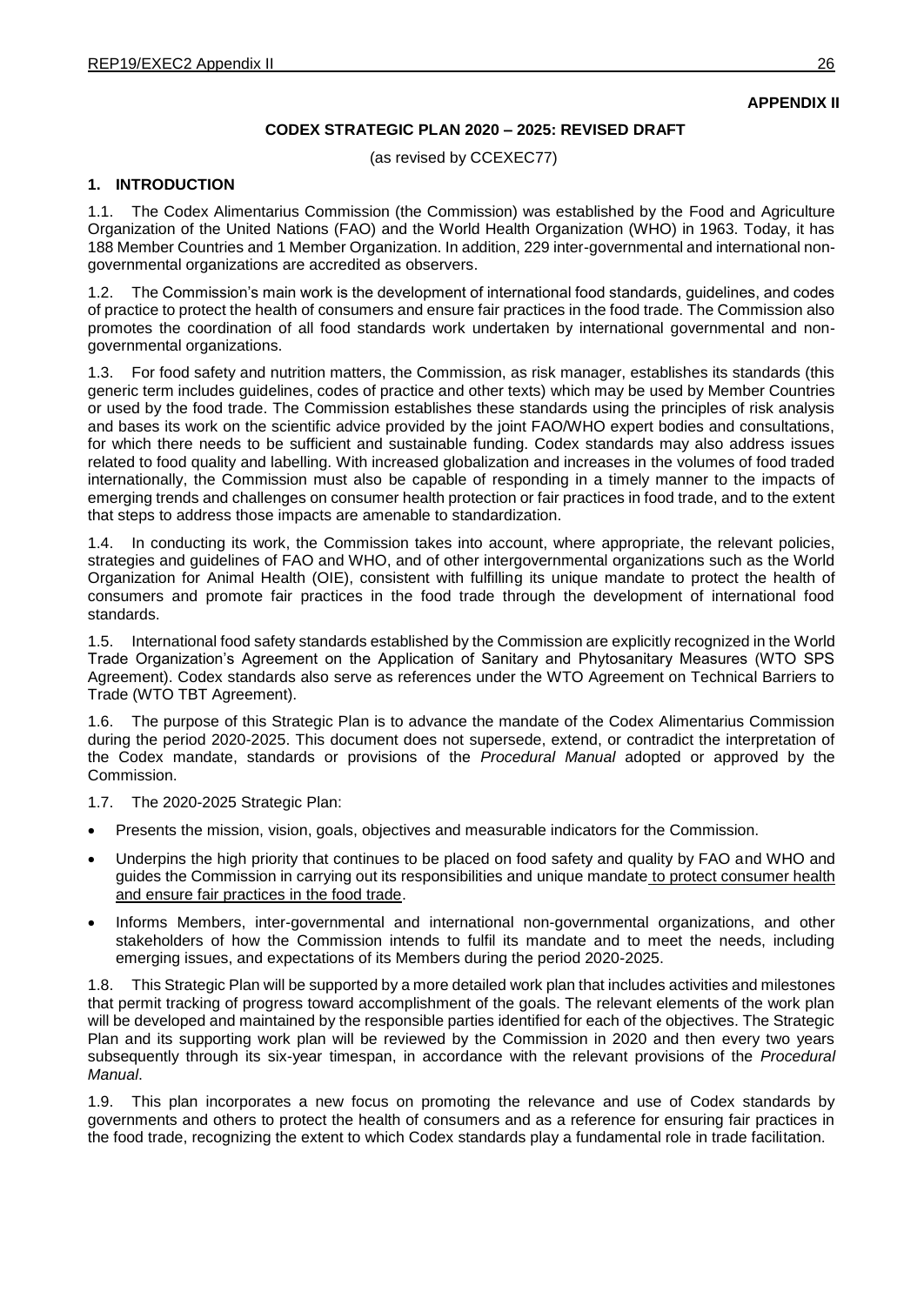# **2. DRIVERS OF CHANGE**

2.1. The dynamics of the standard-setting activities undertaken by the Commission have changed dramatically since it was established. Not only has the number of Members increased significantly, Codex has also seen more active participation by its Members, in particular by developing countries<sup>1</sup> engaged in the international food standard-setting process. Sitting alongside programmes for technical cooperation, broader inter- and intra-regional cooperation and the activities of regional economic communities, the FAO/WHO Codex Trust Fund (CTF1&2) is a key initiative in this regard. It supports Codex Members in building robust and sustainable national capacity to engage in Codex with the ultimate vision of all countries engaging fully and effectively in Codex and benefitting fully from Codex standards.

2.2. The focus and needs of Codex Members are also evolving, for example, as they consider the voluntary United Nations' Sustainable Development Goals (SDGs) adopted by world leaders in September 2015<sup>2</sup>. Codex standards can assist Members in their implementation efforts with respect to the SDGs that are directly related to food safety and fair practices in the food trade. In particular, adoption of Codex standards can support the achievement of the following SDGs.

| SDG <sup>3</sup>                                                                                                      | <b>SDG TARGET3</b>                                                                                                                                                                 | <b>CONTRIBUTION OF CODEX</b>                                                                                                                                                                                                                                                                                                                                                                              |
|-----------------------------------------------------------------------------------------------------------------------|------------------------------------------------------------------------------------------------------------------------------------------------------------------------------------|-----------------------------------------------------------------------------------------------------------------------------------------------------------------------------------------------------------------------------------------------------------------------------------------------------------------------------------------------------------------------------------------------------------|
| SDG 2 - ending hunger, achieving<br>food security and improved<br>nutrition, and promoting<br>sustainable agriculture | Ensuring sustainable food production<br>systems and implementing resilient<br>agricultural practices                                                                               | Promoting access to knowledge of<br>good practices and new methods and<br>technologies in agriculture, through<br>Codex standards.                                                                                                                                                                                                                                                                        |
|                                                                                                                       | Ensuring access by all people to<br>safe, nutritious and sufficient food.                                                                                                          | The adoption of food safety<br>standards helps reduce risk of death<br>and illness from food that may                                                                                                                                                                                                                                                                                                     |
| SDG 3 - ensuring healthy lives<br>and promoting well-being for all, at<br>all ages                                    | Combatting communicable diseases                                                                                                                                                   | otherwise contain chemical or<br>(micro)biological agents at levels<br>higher than those provided for in the<br>standards.                                                                                                                                                                                                                                                                                |
|                                                                                                                       | Reducing by one third premature<br>mortality from non-communicable<br>diseases through prevention and<br>treatment                                                                 | Codex also provides guidance on<br>nutritional issues, including the<br>development of Nutrient Reference                                                                                                                                                                                                                                                                                                 |
|                                                                                                                       | Substantially reducing the number of<br>deaths and illnesses from hazardous<br>chemicals                                                                                           | Values (NRVs), product standards for<br>foods for special dietary uses, and<br>other technical information used in<br>the development of labelling<br>standards.                                                                                                                                                                                                                                          |
|                                                                                                                       | Strengthening the capacity of all<br>countries, in particular developing<br>countries, for early warning, risk<br>reduction and management of<br>national and global health risks. | Developing countries are contributing<br>more actively to the international food<br>standard-setting process. CTF<br>supports countries to build strong,<br>solid and sustainable national<br>capacity to engage in Codex and<br>reap the benefits of Codex<br>standards. Codex texts also provide<br>guidelines for Member countries that<br>can be used to build national<br>capacity in risk analysis. |
| SDG 12 - ensuring sustainable<br>consumption and production<br>patterns                                               | Halving per capita global food waste<br>at retail and consumer levels and<br>reducing food losses along<br>production and supply chains,<br>including post-harvest losses          | Codex standards support the safe<br>and effective production,<br>preservation, inspection, certification<br>and transport of food along the food<br>chain and its appropriate labelling.                                                                                                                                                                                                                  |
| SDG 17 - revitalizing the global<br>partnership for sustainable<br>development                                        | Promoting a universal, rules-based,<br>open, non-discriminatory and<br>equitable multilateral trading system                                                                       | Codex standards also support fair<br>practices in the food trade, which in<br>turn supports food security and                                                                                                                                                                                                                                                                                             |

<sup>1</sup>Although there is no established convention for the designation of "developed" and "developing" countries or areas in the United Nations system, in 1996 this concept was introduced to the Standard country or area codes for statistical use (known as M49). From 2018, the M49 adopted the same definition as that used in the final report of the Millennium Development Goals (MDG). See the list of countries in developing regions at<https://unstats.un.org/unsd/methodology/m49/> <sup>2</sup> See<http://www.un.org/sustainabledevelopment/development-agenda/>

<sup>3</sup> A full description of the SDG goals and Targets is available at: [https://www.un.org/sustainabledevelopment/sustainable](https://www.un.org/sustainabledevelopment/sustainable-development-goals/)[development-goals/](https://www.un.org/sustainabledevelopment/sustainable-development-goals/)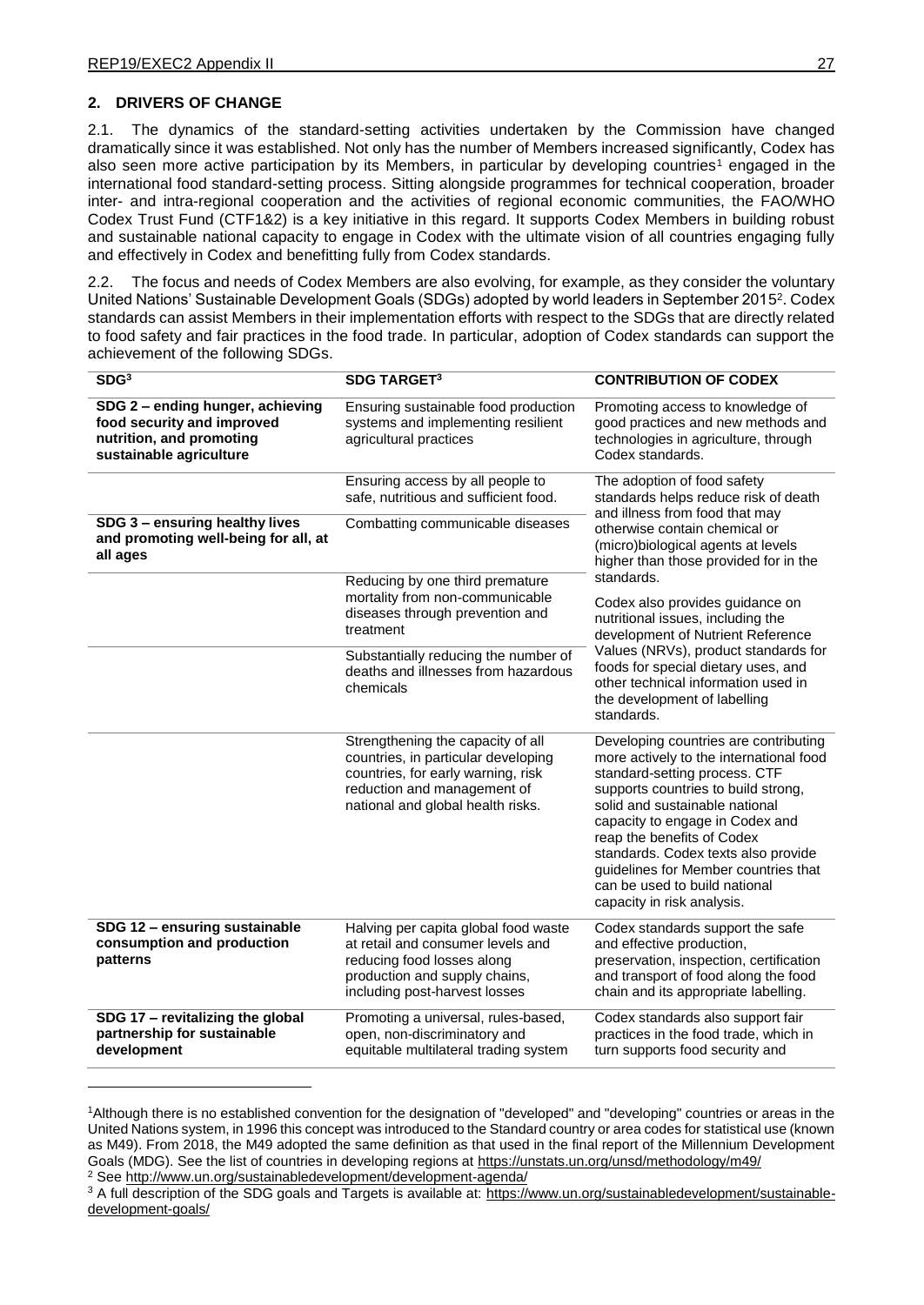| SDG <sup>3</sup> | <b>SDG TARGET3</b> | <b>CONTRIBUTION OF CODEX</b>                                                                                                                                   |
|------------------|--------------------|----------------------------------------------------------------------------------------------------------------------------------------------------------------|
|                  |                    | economic growth. The standards are<br>considered by the WTO as the<br>international reference for the safety<br>and quality of food traded<br>internationally. |
|                  |                    |                                                                                                                                                                |

2.3. The environment in which Codex operates continues to evolve. Food and food ingredients are among the most traded commodities internationally. Changes in the global feed and food supply chain system, resource optimization efforts, food security and safety concerns, innovations in food science and technology, climate change, water scarcity, and consumer concerns relating to food safety and quality<sup>4</sup> represent some of the drivers of change that may introduce new opportunities and challenges. The Commission must maintain a steady focus on its mandate. It must be sufficiently capable of being proactive, flexible and responding in a timely manner to emerging issues that impact on food safety and quality with the aim of protecting consumer health and ensuring fair practices in the food trade.

# **3. CODEX VISION AND MISSION**

### *Codex Vision Statement*

3.1. "Where the world comes together to create food safety and quality standards to protect everyone everywhere."

### *Codex Mission Statement*

3.2. "Protect consumer health and promote fair practices in the food trade by setting international, sciencebased food safety and quality standards."

# **4. CODEX CORE VALUES**

4.1. The Codex Alimentarius Commission re-commits itself to the following core values, which will guide its work to fulfil its strategic vision;

- Collaboration
- Inclusiveness
- Consensus building<sup>5</sup>
- Transparency

# **5. GOALS AND OBJECTIVES**

5.1. The Codex Alimentarius Commission commits itself to work towards achievement of the following five goals:

- 1. Address current, emerging and critical issues in a timely manner
- 2. Develop standards based on science and Codex risk-analysis principles
- 3. Increase impact through the recognition and use of Codex standards
- 4. Facilitate the participation of all Codex members throughout the standard setting process
- 5. Enhance work management systems and practices that support the efficient and effective achievement of all strategic plan goals.

5.2. The objectives under each of the goals for the period 2020-2025, the parties responsible for achievement of the objectives, the expected outcomes and the indicators against which progress will be monitored are as follows:

<sup>4</sup> The consideration of other factors in the Codex standard setting process is governed by the *Statements of Principle Concerning the Role of Science in the Codex Decision-Making Process and the Extent to Which Other Factors are Taken into Account.*<sup>5</sup> Consensus should be based on the *Measures to Facilitate Consensus* included in the Procedural Manual. <sup>5</sup> Consensus should be based on the *Measures to Facilitate Consensus* included in the Procedural Manual.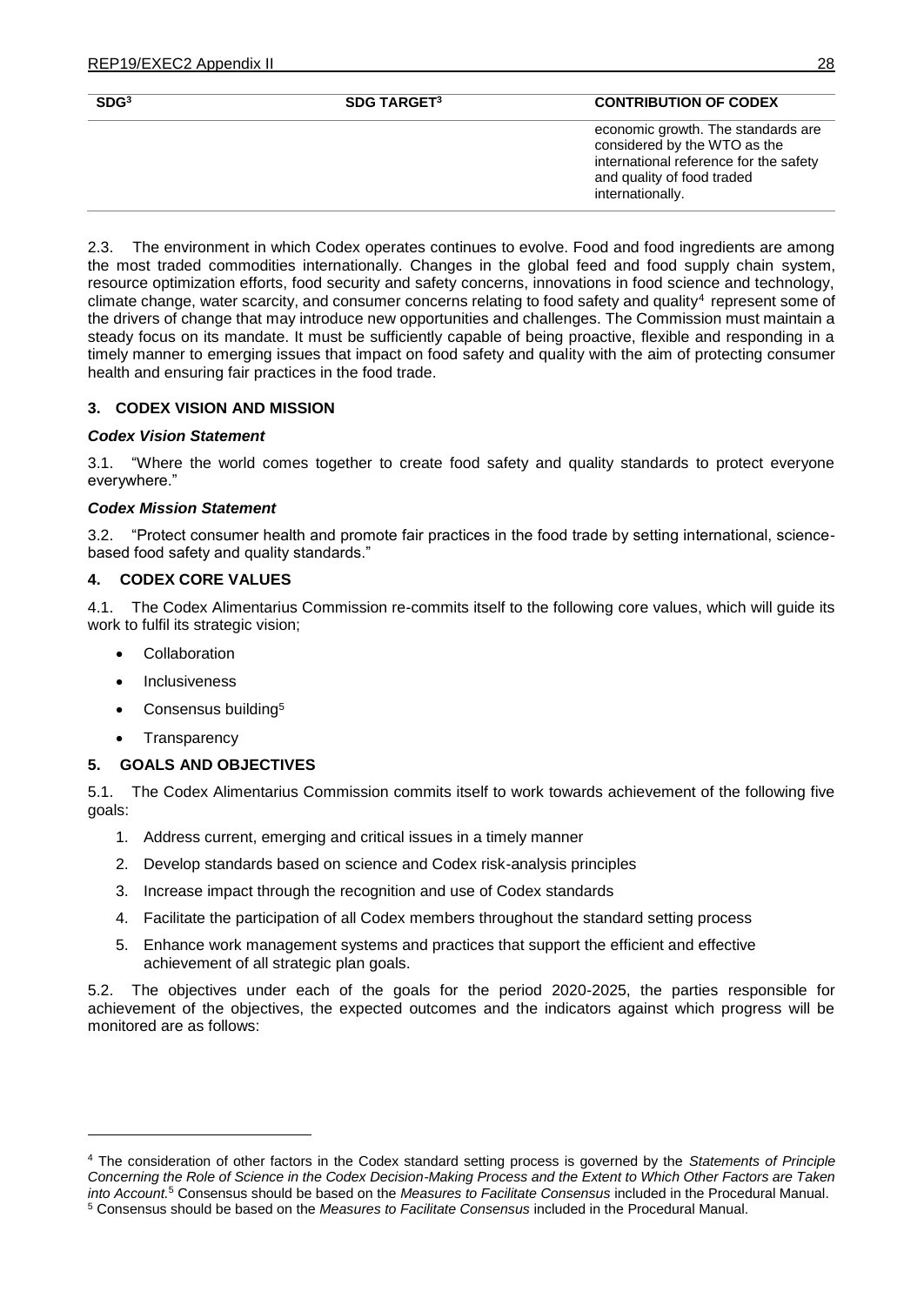# **Goal 1: Address current, emerging and critical issues in a timely manner**

*The focus and needs of Codex Members are evolving, as is the environment in which Codex operates. Codex will need to be proactive and flexible and to respond in a timely manner to the opportunities and challenges that result.*

# *Objectives*

1.1 Identify needs and emerging issues.

1.2 Prioritize needs and emerging issues.

5.3. The primary responsibility for achieving these objectives lies with Codex subsidiary bodies and the Executive Committee of the Codex Alimentarius Commission.

| <b>Objective</b>                                | <b>Outcome</b>                                                                            | <b>Indicators</b>                                                                                                                                  |
|-------------------------------------------------|-------------------------------------------------------------------------------------------|----------------------------------------------------------------------------------------------------------------------------------------------------|
| 1.1 Identify needs<br>and emerging<br>issues.   | Improved ability of Codex to<br>develop standards relevant to the<br>needs of its members | The number of emerging issues identified by subsidiary<br>bodies. ( <i>Meeting reports</i> <sup>6</sup> )                                          |
| 1.2 Prioritize needs<br>and emerging<br>issues. | Timely Codex response to<br>emerging issues and the needs<br>of members                   | Proportion of identified, prioritized emerging issues that lead<br>to proposals for new work ( <i>Meeting reports</i> )                            |
|                                                 |                                                                                           | Time taken from the identification of new issues to the<br>submission of proposals for new work to the Executive<br>Committee (Meeting reports)    |
|                                                 |                                                                                           | Time taken for prioritized emerging issues to result in<br>revised or new Codex texts (Meeting reports)                                            |
|                                                 |                                                                                           | Committees documenting their approach to work<br>prioritization based on criteria for establishment of work<br>priorities in the Procedural Manual |

### **Goal 2: Develop standards based on science and Codex risk-analysis principles**

5.4. *. Members and those engaged in the food trade who use Codex standards value the strong scientific basis of Codex, which is currently threatened by unsustainable resourcing. Codex must prioritize the securing of independent, timely and high-quality scientific advice, identifying the steps that each actor – Members, the FAO, and WHO – can take to ensure, support and advocate for the delivery of timely scientific advice to Codex through a fully and sustainably funded program. Furthermore, globally representative data are needed for scientific advice to be comprehensive and for Codex standards to be relevant to the global food supply. This will require, among other things, capacity building in developing countries that is specific to robust data generation, scientific analysis, and overall increased capacity to conduct such work.*

### *Objectives*

2.1 Use scientific advice consistently in line with Codex risk-analysis principles.

2.2 Promote the submission and use of globally representative data in developing and reviewing Codex standards.

2.3 Promote sufficient and sustainable funding for expert bodies that deliver scientific advice.

5.5. The primary responsibility for achieving objective 2.1 lies with Codex Subsidiary bodies. The responsibility for objective 2.2 is shared between Codex Subsidiary bodies and Codex Member countries. The responsibility for objective 2.3 lies with the Codex Alimentarius Commission, the Executive Committee and Member countries.

| Measuring progress towards and achievement of goal 2 objectives for the period 2020-2025 |  |  |  |  |
|------------------------------------------------------------------------------------------|--|--|--|--|
|------------------------------------------------------------------------------------------|--|--|--|--|

| <b>Objective</b>                                                | <b>Outcome</b>                                                                                                                | <b>Indicator</b>                                                                                                                                                                                                                              |
|-----------------------------------------------------------------|-------------------------------------------------------------------------------------------------------------------------------|-----------------------------------------------------------------------------------------------------------------------------------------------------------------------------------------------------------------------------------------------|
| 2.1 Use scientific<br>advice consistently<br>in line with Codex | Scientific advice is taken into<br>account consistently and in line<br>with Codex risk analysis<br>principles by all relevant | Proportion of texts considered by CCEXEC, as part of its<br>work to monitor the progress of standards development,<br>for which reports by subsidiary body Chairs indicate how<br>scientific advice was used and any other legitimate factors |

<sup>6</sup> Potential data sources to facilitate measurement of progress against the indicators have been identified to the extent possible and are included in parenthesis after each of the indicators)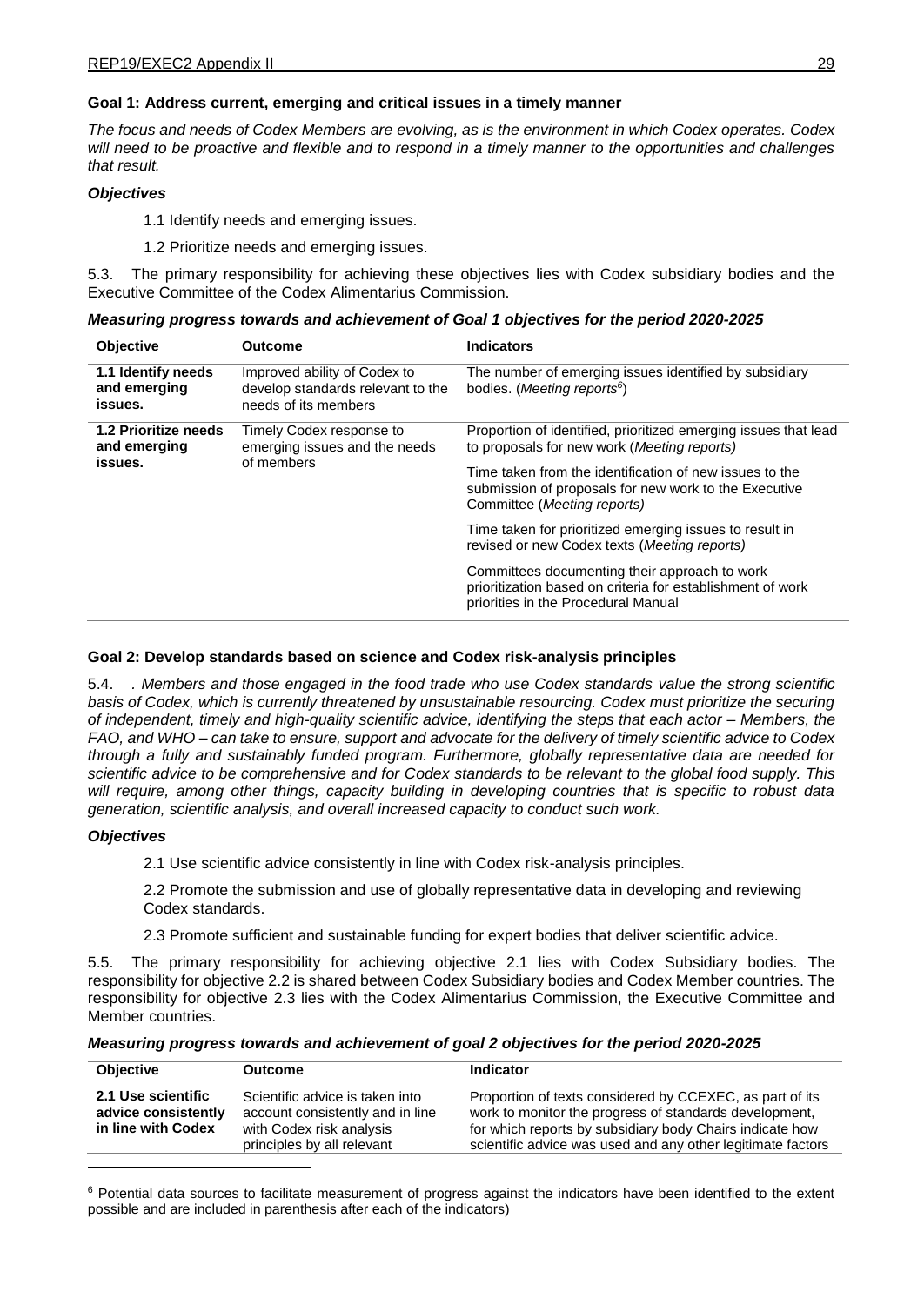| <b>Objective</b>                                                                                                                        | Outcome                                                                                                                                                                                                               | <b>Indicator</b>                                                                                                                                                                                                                                                                   |
|-----------------------------------------------------------------------------------------------------------------------------------------|-----------------------------------------------------------------------------------------------------------------------------------------------------------------------------------------------------------------------|------------------------------------------------------------------------------------------------------------------------------------------------------------------------------------------------------------------------------------------------------------------------------------|
| risk analysis<br>principles                                                                                                             | committees during the standard<br>setting process                                                                                                                                                                     | were considered in developing Codex texts. (Reports from<br>Chairs of subsidiary bodies to CCEXEC)                                                                                                                                                                                 |
| 2.2 Promote the<br>submission and<br>use of globally<br>representative data<br>in developing and<br>reviewing Codex<br><b>standards</b> | Codex standards are developed<br>with reference to globally<br>representative data                                                                                                                                    | Proportion and regional distribution of Codex members<br>who contribute to calls for data from working groups and<br>Joint FAO/WHO Expert Committees/Meetings. (EWG<br>forums, reports of pWGs and data from the expert<br>committee secretariats)                                 |
| 2.3 Promote<br>sufficient and<br>sustainable<br>funding for expert<br>bodies that deliver<br>scientific advice                          | FAO and WHO expert bodies are<br>providing scientific advice within<br>time frames agreed between<br>committees and FAO/WHO, and<br>these time frames allow standard<br>development to progress in a<br>timely manner | Extent of and any changes in sufficient core funding for<br>scientific advice within FAO and WHO (Reports on budget<br>from FAO and WHO)<br>Proportion of scientific advice provided within established<br>timeframes (FAO/WHO papers on scientific advice and<br>meeting reports) |

#### **Goal 3: Increase impact through the recognition and use of Codex standards**

5.6. *Communications that drive greater awareness, understanding, and recognition of available, harmonized standards are essential to the effectiveness of Codex. Even in the absence of adoption of Codex standards into national legislation, the greater use of Codex standards by the food trade and other actors can contribute to consumer health protection and ensuring fair practices in the food trade.*

#### *Objectives*

3.1 Raise the awareness of Codex standards.

3.2 Support initiatives to enable the understanding and implementation/application of Codex standards.

3.3. Recognise and promote the use and impact of Codex standards.

5.7. Raising awareness and promotion of the use of Codex standards is the responsibility of all Member countries and Observers of Codex. The Codex Secretariat also has responsibility to raise awareness and assess the impact of Codex standards.

| Objective                                                                                                         | <b>Outcome</b>                                                                                              | <b>Indicators</b>                                                                                                                                                                                                                                                        |
|-------------------------------------------------------------------------------------------------------------------|-------------------------------------------------------------------------------------------------------------|--------------------------------------------------------------------------------------------------------------------------------------------------------------------------------------------------------------------------------------------------------------------------|
| 3.1 Raise the awareness of<br><b>Codex standards</b>                                                              | Codex Members are<br>proactively promoting the<br>use of Codex standards                                    | Number of country contributions to the Codex regional<br>and observer webpages reflecting events/activities that<br>raise awareness on Codex standards (Codex regional<br>and observer webpages)                                                                         |
|                                                                                                                   |                                                                                                             | Number of activities in the Codex communications work<br>plan that explicitly address the visibility of Codex<br>standards and extent of implementation (Annual report to<br>CCEXEC)                                                                                     |
| 3.2 Support initiatives to<br>enable the understanding<br>and<br>implementation/application<br>of Codex standards | Increased use of Codex<br>standards in the<br>development of national<br>food standards and<br>regulations. | Proportion of Member countries participating in national or<br>regional capacity development initiatives to encourage<br>and facilitate practical use of Codex standards have been<br>undertaken (Circular Letter or reports from Regional Co-<br>ordinating Committees) |
|                                                                                                                   | Increased use of Codex<br>standards by the food<br>trade                                                    | Proportion of specified Codex standards adopted or used<br>by Codex Members (Biennial regional survey on use of<br>specific Codex texts) Proportion of specified Codex<br>standards adopted or used by relevant Codex Observers<br>(Survey to observers)                 |
| 3.3. Recognise and<br>promote the impact of<br><b>Codex standards</b>                                             | Having a mechanism/tool<br>to measure the impact of<br>Codex standards<br>developed and piloted             | Progress on the development of a mechanism to measure<br>impact of Codex standards (Annual progress report)                                                                                                                                                              |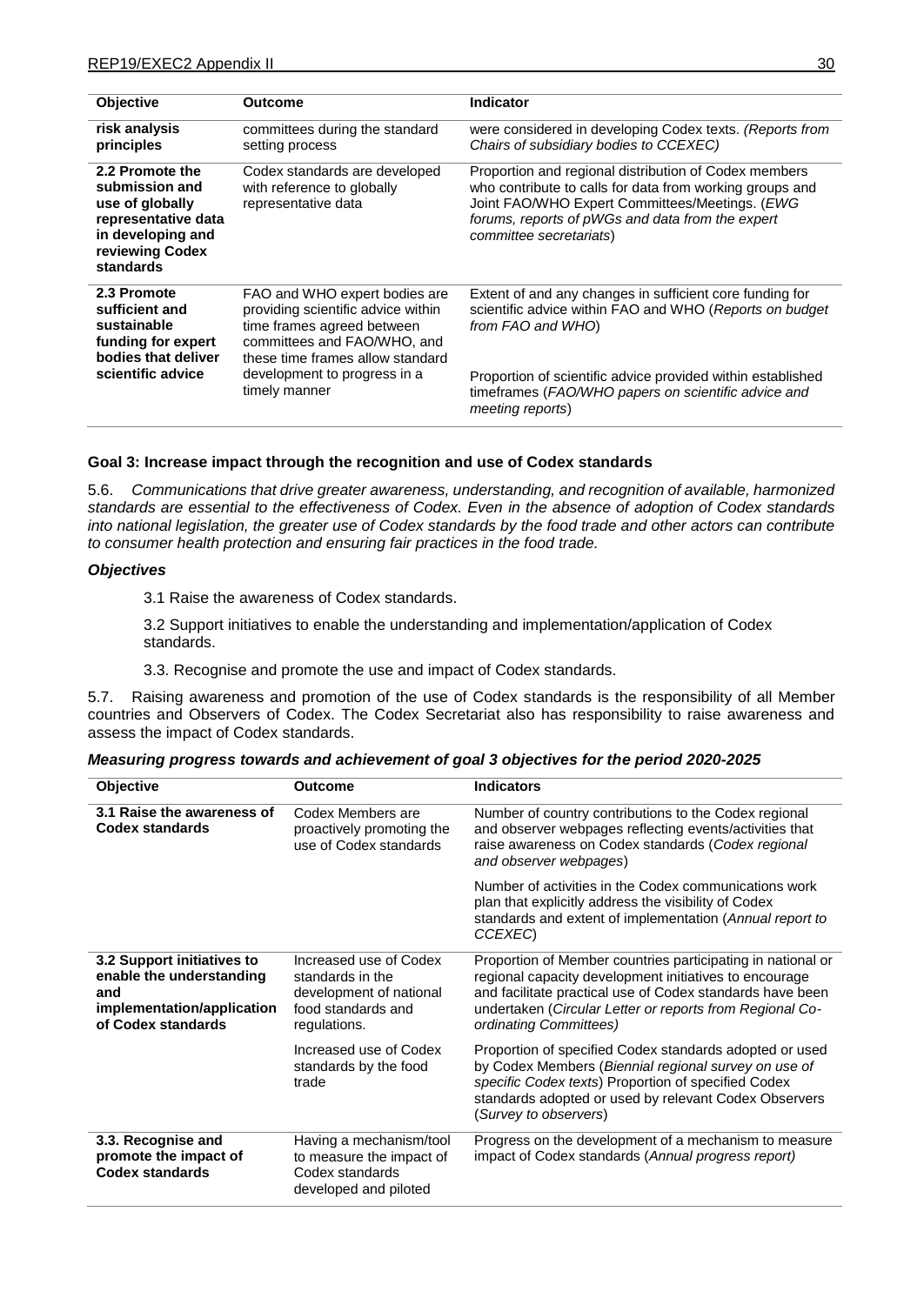# **Goal 4: Facilitate the participation of all Codex members throughout the standard setting process**

5.8. *Members' abilities to participate actively in the development of Codex texts still varies widely and is dependent on the capacity and sustainability of national Codex systems. While the responsibility for these systems resides with Members, there is a role for support that will help to close gaps in capabilities as much*  as possible over the life of this Strategic Plan. Sources of funding and a broad range of formal and informal *capacity building, partnering, and technical knowledge sharing activities will all play important roles in strengthening the capacity of Members for sustainable, active participation in Codex activities, supporting all Members in maintaining national systems and expanding the potential for co-hosting of committees, consistent with our value of inclusiveness.*

# **Objectives**

- 4.1 Enable sustainable national Codex structures in all Codex Member countries.
- 4.2 Increase sustainable and active participation of all Codex Members.
- 4.3 Reduce barriers to active participation by developing countries.

5.9. FAO and WHO also are responsible for providing support to developing countries and to facilitate their effective participation through the Codex Trust Fund and other funding sources. Member countries supplement this through their support for, and participation in, formal and informal capacity building, partnering, and knowledge sharing activities

| Objective                                                                                             | <b>Outcome</b>                                                                                                                                     | <b>Indicators</b>                                                                                                                                                                                                       |
|-------------------------------------------------------------------------------------------------------|----------------------------------------------------------------------------------------------------------------------------------------------------|-------------------------------------------------------------------------------------------------------------------------------------------------------------------------------------------------------------------------|
| 4.1. Enable<br>sustainable<br>national Codex<br>structures in all<br><b>Codex Member</b><br>countries | Participation by all Codex<br>Member countries in the work of<br>Codex Committees and working<br>groups                                            | Proportion of countries with effective capacity in their:                                                                                                                                                               |
|                                                                                                       |                                                                                                                                                    | 1. Codex Contact Point, structure and processes                                                                                                                                                                         |
|                                                                                                       |                                                                                                                                                    | 2. Consultation structures (e.g., national Codex<br>Committees) and processes                                                                                                                                           |
|                                                                                                       |                                                                                                                                                    | 3. Management of Codex work                                                                                                                                                                                             |
|                                                                                                       |                                                                                                                                                    | (Results of application of the Codex diagnostic tool by<br>Members)                                                                                                                                                     |
|                                                                                                       |                                                                                                                                                    | Sustainable resource allocation for the above, which may<br>be reflected in national legislation and/or organization<br>structures (Reports by Member countries)                                                        |
|                                                                                                       |                                                                                                                                                    | Additional indicator for CTF recipient countries:                                                                                                                                                                       |
|                                                                                                       |                                                                                                                                                    | Proportion of CTF2 recipient countries sustaining national<br>Codex systems and related activities once the funding<br>ends (EWG forum and OCS)                                                                         |
| 4.2 Increase                                                                                          | Sustained, active participation in                                                                                                                 | Proportion of countries with a sustained or increased:                                                                                                                                                                  |
| sustainable and<br>active participation<br>of all Codex<br>members                                    | the work of Codex Committees<br>and working groups                                                                                                 | <b>Contribution to EWGs</b><br>$\bullet$                                                                                                                                                                                |
|                                                                                                       |                                                                                                                                                    | Chairing of EWGs<br>$\bullet$                                                                                                                                                                                           |
|                                                                                                       |                                                                                                                                                    | Response to Circular Letters                                                                                                                                                                                            |
|                                                                                                       |                                                                                                                                                    | (EWG forum and OCS)                                                                                                                                                                                                     |
| <b>4.3 Reduce barriers</b><br>to active<br>participation by<br>developing<br>countries.               | Capacity building, partnering, and<br>knowledge sharing activities are<br>effective in building active<br>participation by developing<br>countries | Documented discussions from the regional coordinating<br>committees (RCC) or related meetings on barriers and<br>potential solutions to participation by developing countries<br>(Reports of RCCs and related meetings) |
|                                                                                                       |                                                                                                                                                    | Increase in reports of mentorship and experience sharing<br>on Codex issues between countries (Reports by<br>members and/or RCC reports)/                                                                               |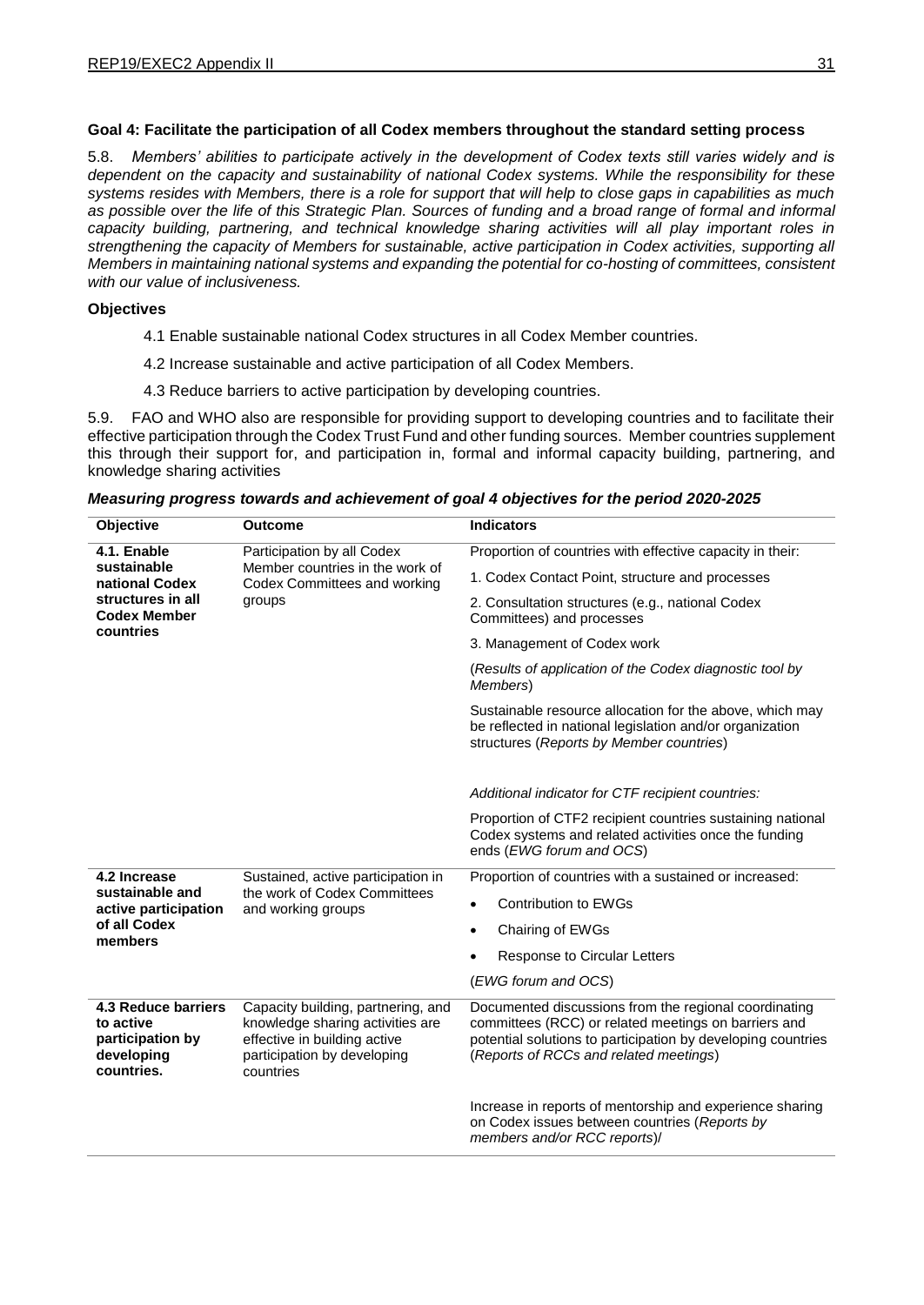# **Goal 5: Enhance work management systems and practices that support the efficient and effective achievement of all strategic plan goals**

5.10. *The continuing review and improvement of Codex work management systems and practices will help align these to the achievement of all strategic plan goals. Improvements to work flows, proposal prioritization, and input/comment management will support participation by Members with significant resource constraints and enhance inclusiveness in the standard-setting process. The effective development of Codex texts depends heavily on the resources contributed by host countries of subsidiary bodies and their working groups, particularly their chairpersons and secretariats. Enhancing and maintaining capacity is critical to the successful management of the work of Codex.*

### **Objectives**

5.1 Develop and maintain efficient and effective work management practices and systems.

5.2 Enhance the capacities of committee and working group chairpersons, regional coordinators and host country secretariats to support the work of Codex.

5.11. The Codex Secretariat, host country secretariats, chairpersons of committees and working groups and regional coordinators have the primary responsibility to achieve these objectives.

### *Measuring progress towards and achievement of goal 5 objectives for the period 2020-2025*

| Objective                                                                                                                                                                               | <b>Outcome</b>                                                                                                                                                                                                                      | <b>Indicators</b>                                                                                                                                                                           |
|-----------------------------------------------------------------------------------------------------------------------------------------------------------------------------------------|-------------------------------------------------------------------------------------------------------------------------------------------------------------------------------------------------------------------------------------|---------------------------------------------------------------------------------------------------------------------------------------------------------------------------------------------|
| 5.1 Develop and<br>maintain efficient<br>and effective work<br>management<br>practices and<br>systems.                                                                                  | Codex work processes and<br>procedures support the effective<br>and efficient operation of Codex<br>standard setting bodies                                                                                                         | Of the recommendations of regular review of Codex<br>work management that are adopted by CAC, the<br>proportion that are implemented (Annual reports to<br>CCEXEC)                          |
|                                                                                                                                                                                         | The efficient design of agendas<br>and use of time in meetings of<br>the Codex Alimentarius<br>Commission, its Executive<br>Committee and Subsidiary<br>bodies maximises the time<br>allocated to the development of<br>Codex texts | Proportion of meeting documents distributed in a timely<br>manner consistent with the Codex Procedural Manual or<br>timeframes established by committees ( <i>Meeting</i><br>webpages)      |
|                                                                                                                                                                                         |                                                                                                                                                                                                                                     | Proportion of sessions where all agenda items were<br>covered within the allotted Committee meeting time and<br>work was completed by the project deadline (Agendas<br>and meeting reports) |
| 5.2 Enhance the<br>capacities of<br>committee and<br>working group<br>chairpersons,<br>regional<br>coordinators and<br>host country<br>secretariats to<br>support the work<br>of Codex. | Subsidiary body meetings and<br>working groups are effectively<br>and efficiently chaired and<br>conducted                                                                                                                          | Proportion of chairs and host countries of subsidiary<br>bodies and working groups taking part in training and/or<br>in the development of tools and guidance.                              |
|                                                                                                                                                                                         |                                                                                                                                                                                                                                     | (Available guidance and workshop reports)                                                                                                                                                   |
|                                                                                                                                                                                         |                                                                                                                                                                                                                                     | Satisfaction ratings on meeting efficiency, role of chairs<br>and host and Codex secretariats (Post meeting surveys)                                                                        |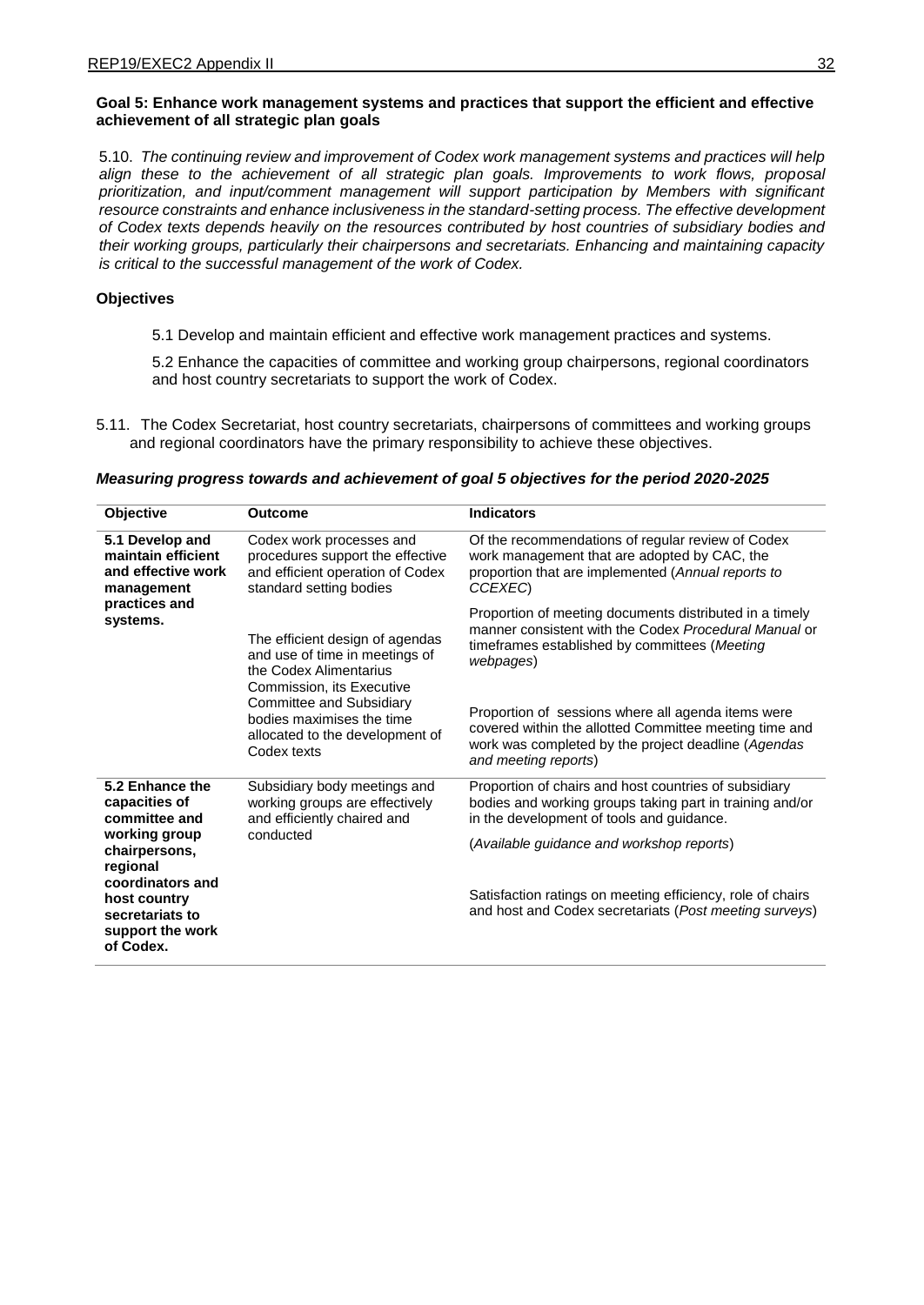# **APPENDIX III**

# **TERMS OF REFERENCE FOR THE THIRD STRATEGIC PLANNING SUB-COMMITTEE OF CCEXEC**

# Scope of work:

To inform and support further discussion of the Strategic Plan 2020-2025, in particular its implementation, by Regional Coordinating Committees, other subsidiary bodies, and Members and Observers.

To lead the development of the implementation workplan.

### Timetable and deliverables:

The sub-committee will start work on 13 July 2019. It will:

- i. provide a forum for planning and development of materials to inform and support discussion of the Strategic Plan 2020-2025 at Regional Coordinating Committee meetings;
- ii. advise and support other subsidiary bodies on their role in the implementation of the strategic plan;
- iii. advocate for and facilitate the direct roles of Members and Observers in developing the work plan; and
- iv. consolidate the output of discussions into a single document/workplan, with a preliminary draft being presented to CCEXEC78 and a final proposed workplan circulated to members of CCEXEC at least one month in advance of CCEXEC79.

### Membership and ways of working:

The sub-committee will be chaired by one of the vice-chairpersons of the Codex Alimentarius Commission and co-chaired by the other two. The sub-committee will primarily work electronically using the online platform. All members of CCEXEC will be able to register and participate. Physical meetings may be convened if necessary. The sub-committee will work in English.